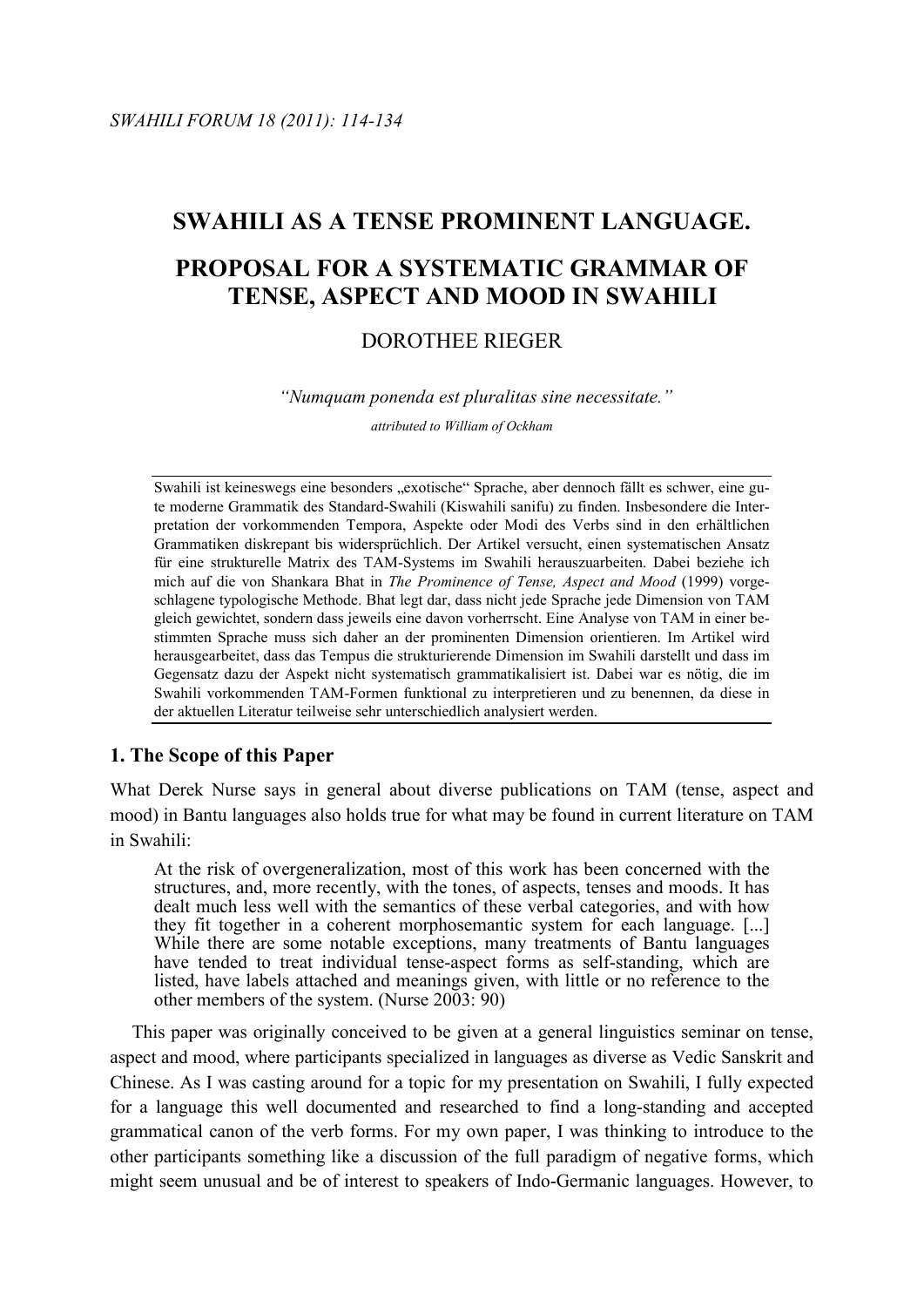my surprise, the readily available literature showed some very diverse and even contradictory interpretations of the TAM morphemes. I realized that for my paper the task would be to propose my own systematic interpretation to the participants of the seminar.

For my attempt at a systematic analysis in Swahili, I am suggesting as a basis D. N. Shankara Bhat's method which will be briefly introduced below. I will argue that tense is the prominent and orienting feature for Swahili verbal markers. Since in the available literature modal markers are discussed but it is nowhere claimed that those might play an important role in orienting the verb system, my argument will focus on the role of tense and aspect in Swahili. I will present as complete a table as possible of Swahili TAM markers and my own interpretation of their functions. The temporal or aspectual interpretations of the morphemes and their functional analysis are quite inconsistent, even contradictory, in current available literature. I hope to make clear the functions of the morphemes and consequently the nomenclature chosen by me.

I have tried to give a representative impression of the diverse interpretations on Swahili TAM in literature readily available to the average student. Taking these viewpoints as a basis, I have argued my own interpretations. In addition to a modern Swahili teaching textbook for German students (Heuser-Ece, Rabien & Madete), I also chose a student reader with a selection of modern Swahili newspaper texts including the editor's explanations on TAM morphemes, as well as two grammars, an older but well-respected one by the Belgian linguist Edgar Polomé (1967) and a modern one by the Kenyan scholar Mohamed Abdulla Mohammed (2001). The Institute of Swahili Research at the University of Dar-es-Salaam, and the National Swahili Council both were instituted in Tanzania to standardize and cultivate the Swahili language, but their publications consist mostly of dictionaries, specialized lexicons, lists of neologisms, collections of sayings and aphorisms, etc. In 2009, the Institute of Swahili research published a two-volume *Sarufi<sup>[1](#page-1-0)</sup>*, which unfortunately was not available to me and may or may not be considered a standardized grammar. According to Mohamed (2001:xviii), the Standard Swahili Committee of East Africa<sup>[2](#page-1-1)</sup> recognizes the 1982 edition of the Ashton Grammar (originally published in 1944), which unfortunately was also not available to me for this paper. However, both the Polomé and the Mohamed grammars are based on Ashton, and they diverge significantly in some points.

A more specialized essay on Swahili TAM on average student level is Göbelsmann's essay in the Swahili Handbuch (Miehe & Möhlig 1995), which was one of the first resources I turned to. For all its erudition and carefully expounded arguments, this essay could not give a clear and systematic explanation but left a confusing impression of Swahili TAM being convoluted and complex. Working with Bhat's methodology, I came to realize that this is a result of Göbelsmann's spending a lot of effort on analyzing things like "the combination of ante-

 <sup>1</sup> http://www.tataki.udsm.ac.tz/index.php?option=com\_content&view=article&id=95&Itemid=61

<span id="page-1-1"></span><span id="page-1-0"></span><sup>&</sup>lt;sup>2</sup> Internet research did not reveal any currently active committee of that name and nature.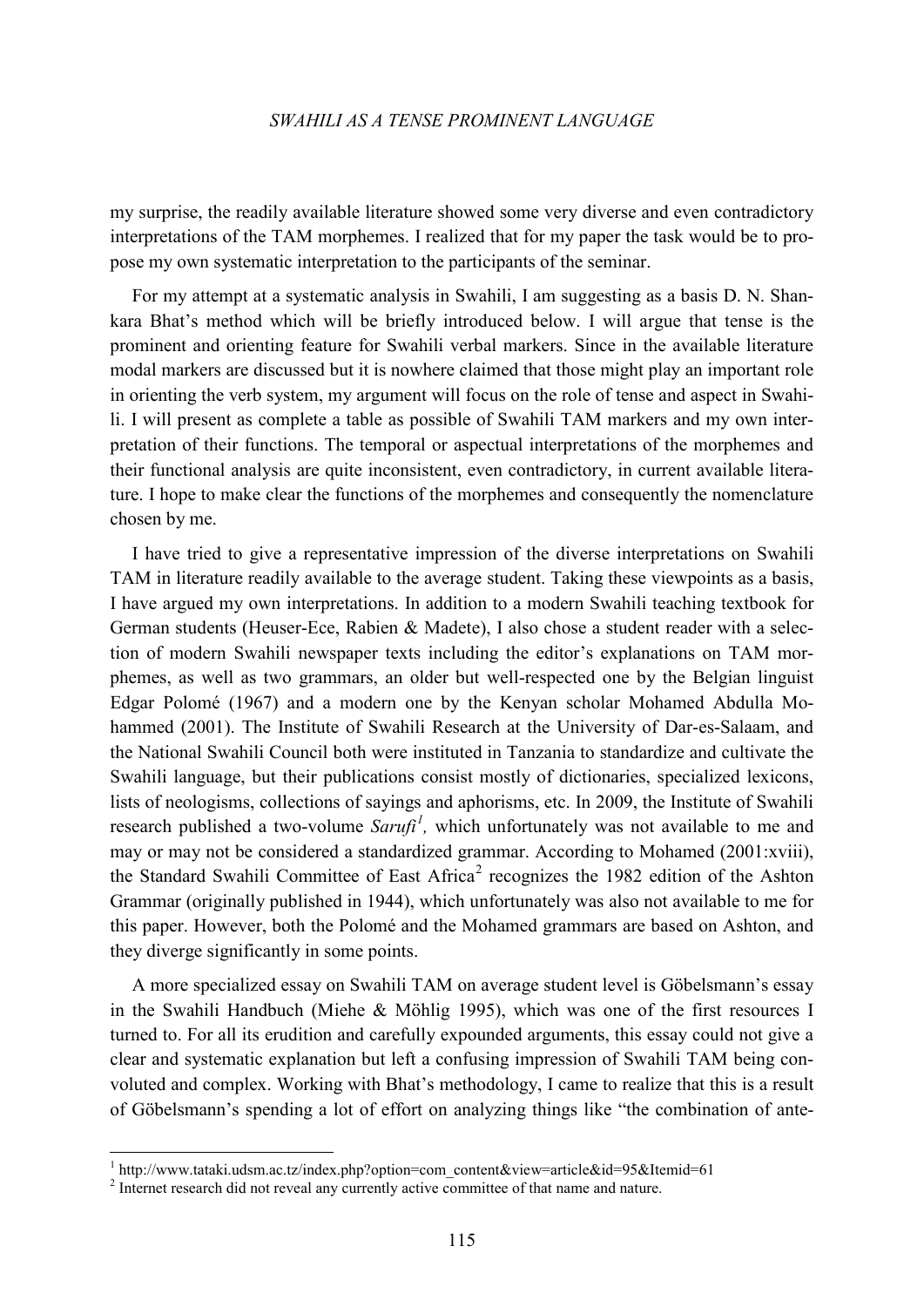riority and the perfective aspect" and "combination of simultaneity and the imperfective aspect"[3](#page-2-0) - which of course are correct and valid points, but these combinations of information are inherent in the concepts of tense and aspect and are by no means unique to li.<sup>[4](#page-2-1)</sup>Bhat's methodology helped me to resolve such redundancies and find an effective methodical approach to a coherent TAM system. It seems to me that grammar must function according to Occam's razor: *Numquam ponenda est pluralitas sine necessitate* (Plurality must never be posited without necessity) – and the typology of Bhat follows just this logic. Bhat's method has also been very effective for the interpretation of the relative (non-deictic) tenses which are a common feature of Swahili.

A weakness of Bhat's approach (which holds true for most linguistic models, though) shows up in the analysis of details. Of course there are nuances of meaning that a model of global scope cannot cover. Any model attempts, as it were, to digitalize language: when zooming in too closely on a detail, the individual pixels start showing up and their demarcations begin to seem rather arbitrary. And though grammatical categories tend to be much more stable over time than vocabulary, languages do change their grammar – and a global model usually is inadequate to describe a language just in the state of change from one category to the other, especially when it is only a part of the system that is changing. This is possibly the case with the Swahili *–me-* marker, and my resulting analysis may not be as convincing in this instance (please refer to the discussion in 4.2. below).

When stringently applying Bhat's methodology, an impression may also arise that tenseprominent languages "have no aspect", or vice versa. This is definitely not the case. All languages serve their speaker communities to express the full range of human experience. But a key criterion for a systematic approach must be the degree of grammaticalization. Nurse observes that

.... verbal categories do not directly reflect the events or objects of this world but [...] rather human organization, human categorization of these objects and events. There is a strong cognitive component to these categories. That is why the categories themselves tend to be relatively stable over time and they tend to reoccur across languages (Nurse 2003: 95).

It is justifiable to regard grammatical categories as semantically relevant. Bhat also argues (Bhat 1999: 6) that the relevance of the orienting TAM dimension may be established by looking, among other factors, at the degree of its grammaticalization in the respective language. So for a language such as Swahili, which is so prototypically agglutinative, it seems reasonable to only admit such morphemes for analysis of TAM which insert in the TAM posi-

<span id="page-2-0"></span> <sup>3</sup> "Noch zwingender [als die Kombination der Information 'Vorzeitigkeit' und der Aspekt 'Perfektiv' bei *li-*] scheint die Kombination von Gleichzeitigkeit und imperfektivem Aspekt zu sein, wie sie das TAM-Präfix **–na**darstellt." (Göbelsmann 1995: 112, 113)<br> $\frac{4}{3}$  Nurse, who for his description of tense and aspect in Bantu languages bases himself on models by Bybee

<span id="page-2-1"></span><sup>(1994),</sup> Comrie (1985) and Dahl (1985), also agrees with the assumption that "…tense and aspect form an interlocking system, in which most tenses co-occur with most aspects..." (Nurse 2003: 95)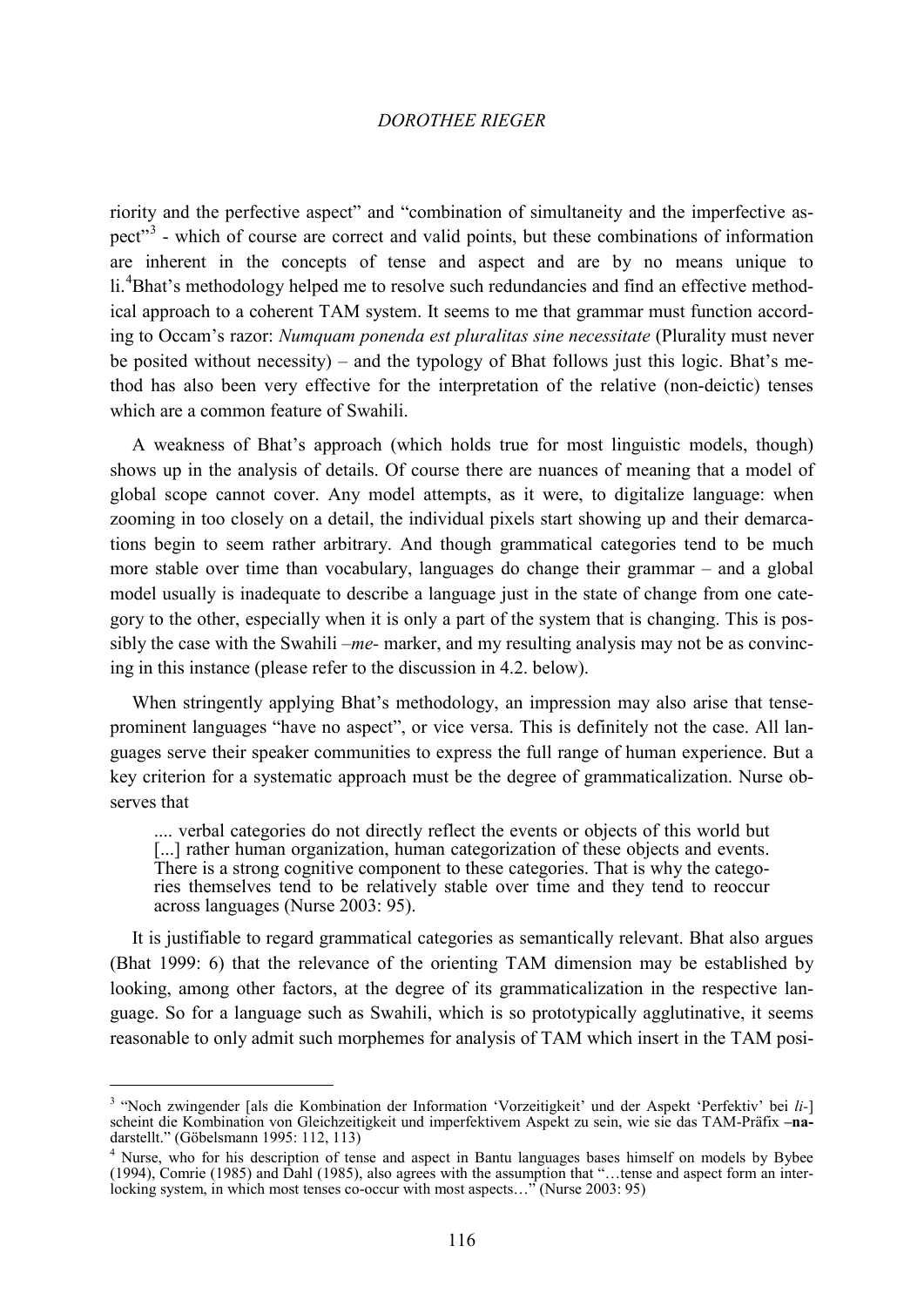tion of the conjugated verb (fourth slot, marked  $T(A)$  in Table 1 below). This means especially dismissing analytical verb forms, which do frequently occur in Swahili and often do carry strong aspectual coloring, as secondary to the system. At the risk of repeating myself I would like to stress that I am not claiming Swahili "has no aspect". Of course, a Swahili speaker may express aspect just as a German speaker may express evidentiality – but it is optional and not imperative to the grammatical system.

# **2. The Method: Typology of Tense, Aspect and Mood as proposed by Bhat**

D. N. Shankara Bhat in his monograph *The Prominence of Tense, Aspect and Mood* proposes a typology of languages oriented by the grammaticalization of tense, aspect and mood. He asserts that languages may be classified according to the priority they give to the relevant dimension of TAM; he says there are tense prominent, aspect prominent and mood prominent languages (Bhat 1999: 7). He does not thereby mean that, for example, a tense prominent language "has no aspect". Quite to the contrary – the dimensions of TAM intersect and overlap: an action which is described as (temporally) being in the past is usually also (aspectually) perfective and (modally) real (see Bhat 1999: 93ff). Consequently, it makes sense that for reasons of economy – i.e. to avoid redundancy – not every dimension of TAM must be grammatically marked on every utterance in a given language. One dimension is sufficient as the primary marker and is preferred for systematic grammaticalization. The other dimensions may be systematized partially or may optionally be expressed lexically (for example by adverbs).

When analyzing a language, the scholar often encounters problems if he or she is operating with the wrong priority of TAM dimensions. For a German speaker, for example, it is often difficult to understand the differentiation of Spanish *indefinido, perfecto compuesto* and *imperfecto.* This is because German is a tense prominent language and the German speaker interprets these forms as past tenses, attempting to define criteria for the use of the markers by locating them on a time line. However, the temporal categorization is only a side effect of the Spanish *aspect* marking of the utterance. Spanish, as an aspect prominent language, is interested in describing facets like relevance of the action for the present, actions as punctual or ongoing or background events, etc. When trying to describe Spanish as tense oriented, the resulting grammar is highly complex and redundant and comprises little logic and many exceptions. However, once the right viewpoint through the TAM 'prism' is found for the analysis, usually the grammatical elements seem to fall into place almost of their own accord.

## **2.1. Tense**

This category describes an event according to its localization on a time line (cf. Bhat 1999: 14ff), i. e.: At what time is this taking place? Time is not inherently portioned; it needs a point of reference to which the utterance can relate. Usually this is the time of the speech act: the event referred to happens before, during or after the speaker speaks. This matrix of reference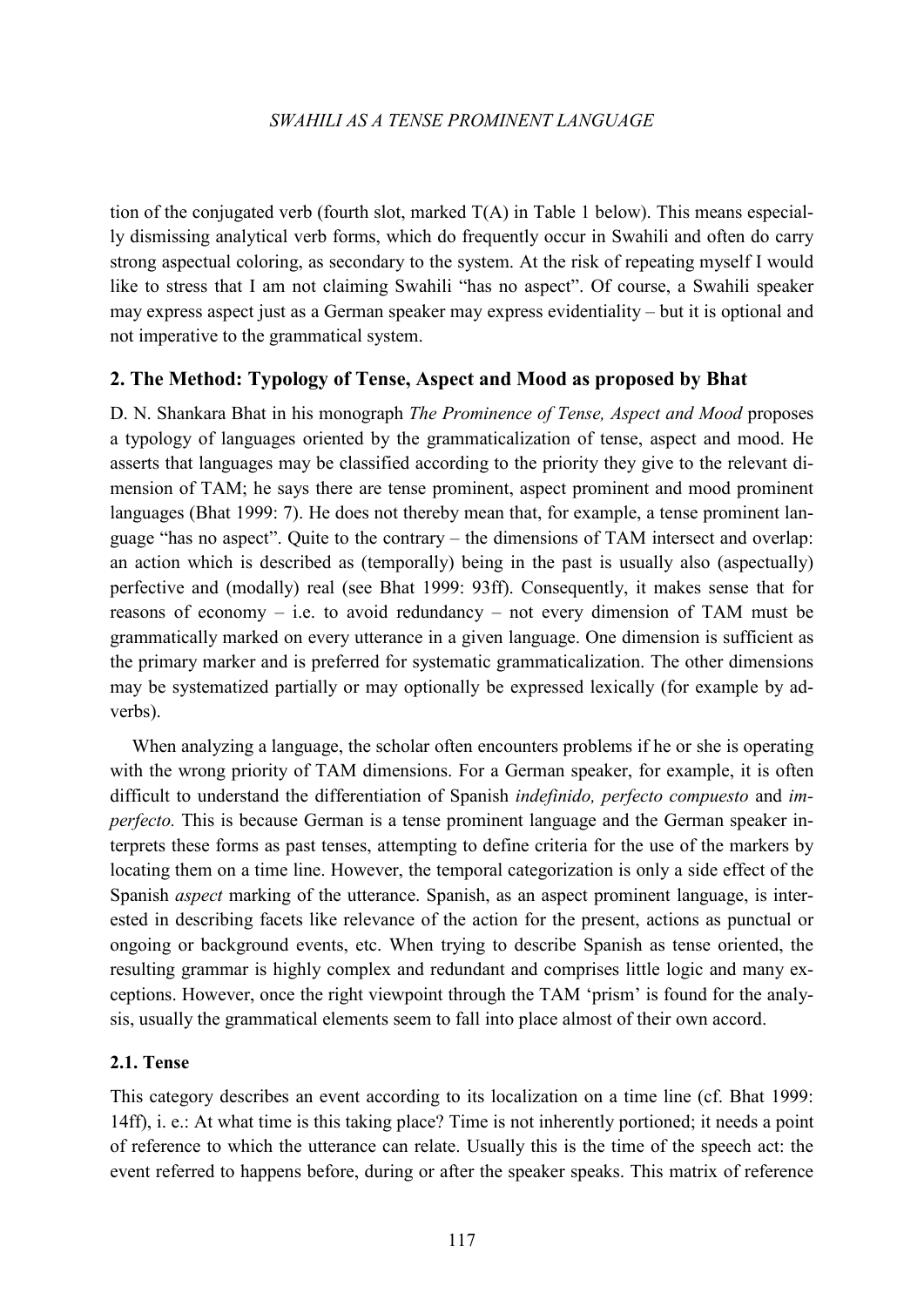is often called "absolute tense" (though Bhat suggests the term "deictic") and the terms PAST, PRESENT, FUTURE are used to indicate, respectively, events that happen before, during and after the speech act. It is also possible to use a different point of reference previously established between the speakers, this method is usually called "relative tense" (with Bhat suggesting the term "non-deictic"). Bhat urges the consistent use of the terms PRIOR, SIMULTANEOUS and POSTERIOR for markers referring, respectively, to events happening before, during or after the established point of reference.

It is worth noting that often, strictly speaking, there is no real simultaneity. The use of the present tense is oftentimes questionable. If the event actually coincides exactly with the speech act, then at the end of it the event is already the past. In contrast, the present tense is often used to indicate events that are going to take place in the near future. Many languages therefore only differentiate PAST/NON-PAST or NON-FUTURE/FUTURE and incorporate the present in NON-PAST or NON-FUTURE, respectively.

Another quality of tense which may be grammaticalized to a high level is the relative distance of the event to the point of reference on the time line. Bantu languages especially are known to differentiate this category finely, there are languages with up to four markers defining events nearer or farther in the past or future (Nurse 2003: 100).

#### **2.2. Aspect**

For the purposes of this paper, it is important to note as a basic principle of aspect the distinction between the "inner" and the "outer" perspective on an event (Bhat 1999: 43ff), other approximations would be a "bird's eye"/"worm's eye" view or foreground/background opposition. The speaker describes an event as currently ongoing or unfolding, as himself being in the middle of it without overseeing its beginning or end (the "inner" perspective, "worm's eye", background aspect, that is: the IMPERFECTIVE) or he describes an event in its totality with defined margins (the "outer" perspective, "bird's eye view" or foreground aspect, that is: the PERFECTIVE).

Hence, aspect describes the structure of an event depending on the speaker's perspective of it or on the *aktionsart* (lexical aspect) of the verb. The event is structured into a foreground and a background (and possibly defined by other secondary features such as being in progress, being frequent or repetitive, being concluded, being a common occurrence, etc.). Consequently, aspectuality may be assessed by a so called "incidence matrix": if by opposition of two verbal markers an event is structured into a foreground and a background, then we may speak of aspect markers and of grammatical aspectuality in a given language.

## **3. Background: Swahili Verb Structure**

The finite verb is built around a verbal root. As an abstract model, a fixed number of slots may be imagined preceding and following the verbal root. These may be filled by different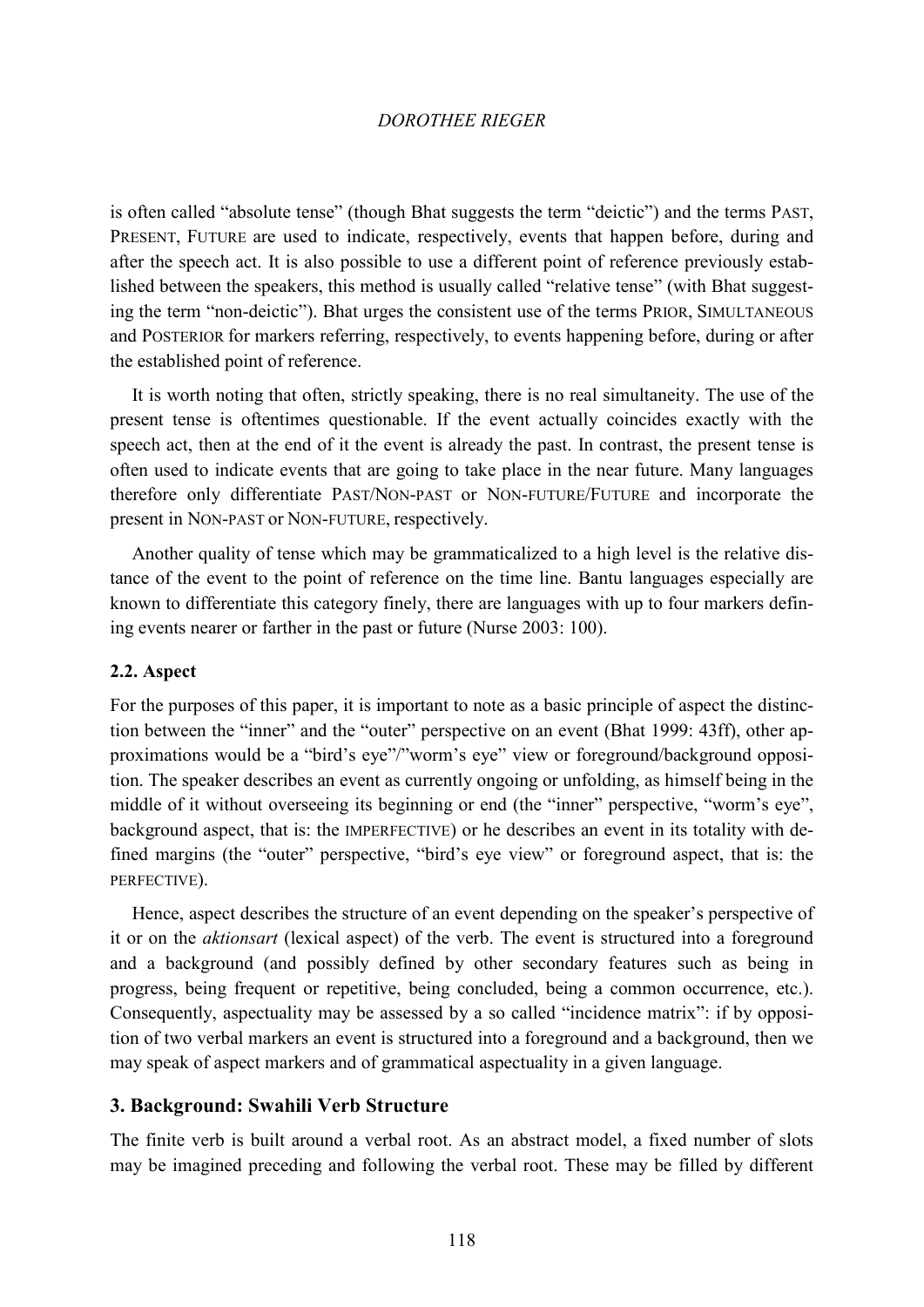morphemes of defined function. The morphemes normally consist of a single syllable (there are special two-syllable forms that occur in the  $T(A)$  slot). Only one morpheme may be inserted in a slot at any time, with exception of the slot for derivations. Not all slots need to be, and some (notably, the initial and negative slots) may not be, filled at the same time.

| <b>INITIAL</b>                             | <b>SUBJECT</b>                   | <b>NEGATIVE</b>                                                          | T(A)                       | <b>INFIX</b>                        | <b>ROOT</b> | EXTENSION(S)                                                                               | <b>FINAL</b>                                                        | <b>SUFFIX</b>                                                          |
|--------------------------------------------|----------------------------------|--------------------------------------------------------------------------|----------------------------|-------------------------------------|-------------|--------------------------------------------------------------------------------------------|---------------------------------------------------------------------|------------------------------------------------------------------------|
| negative 1<br><i>(indicative)</i><br>mood) | pronouns<br>(person or<br>class) | 2<br>negative<br>(conjuctive)<br>subjunc-<br><sub>or</sub><br>tive mood) | tense<br>(aspect,<br>mood) | object<br>or<br>relative<br>pronoun | verbal root | verbal<br>derivations<br>(valency derivations,<br>derivations<br>of<br><i>aktionsart</i> ) | mood<br>(indicative,<br>subjunctive,<br>negative of<br>the present) | reserved<br>suffix<br>for<br><i>-ni</i> of the<br>plural<br>imperative |

Table 1: Slot Matrix (cf. Nurse 2003: 90)

Examples:

| л.<br><b>INITIAL</b> | <b>SUBJECT</b> | <b>NEGATIVE</b> | T(A)  | <b>INFIX</b> | <b>ROOT</b> | EXTENSION(S) | <b>FINAL</b> | <b>SUFFIX</b> |
|----------------------|----------------|-----------------|-------|--------------|-------------|--------------|--------------|---------------|
| 1.                   | ni-            |                 | $li-$ | m-           | fung-       | u-li-        | a            |               |
| $2. \text{si}$       |                |                 | ku-   | m-           | fung-       | $u$ -li-     | a            |               |
| $(*ha-$              | $*ni-)$        |                 |       |              |             |              |              |               |
| 3.                   | u-             | $si$ -          |       | m-           | fung-       | u-li-        | e            |               |
| 4.                   |                |                 |       |              | fung-       |              | $e-$         | ni            |

Table 2: Word formation of the Swahili verb

- *1. Ni- li- m- fung- u- li- a mlango.* 1.SG-PST.REMOTE-OBJ.CL1-close-REVERS-APPL-INDIC door "I opened the door for him/her."
- *2. Si- ku- m- fung- u- li- a mlango.* 1.SG.NEG-PST.NEG-OBJ.CL1-close -REVERS-APPL-INDIC door "I didn't open the door for him/her."
- *3. U- si- m- fung- u- li- e mlango.* 2.SG- NEG-OBJ.CL1-close-REVERS-APPL-SUBJUNCT door "Don't open the door for him/her!"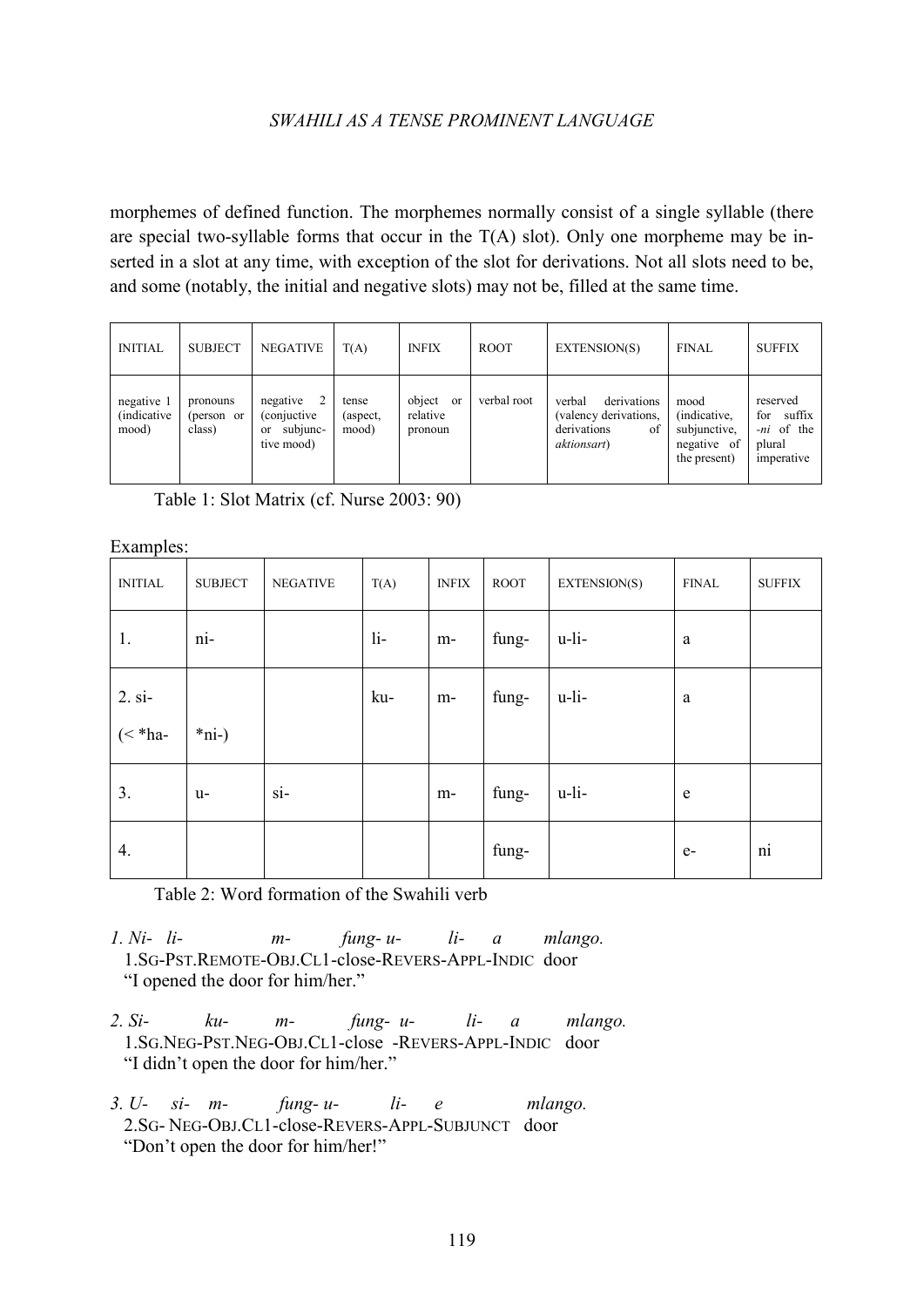*4. Fung- e- ni mlango.* close- SUBJUNCT-3.PL.IMP door "Close the door!"

As is typical for a strongly agglutinative language, Swahili has a clear correlation of a single function with a single morpheme. Portmanteau morphemes are rare, and where they occur they are usually a phonetic contraction of two morphemes (see example no. 2: *si- < \*ha-ni-*). There is also a remarkable productivity in verbal derivations such as applicative, passive, causative, stative, reciprocative, etc. The reversive, however, shown in the examples above and formed with the morpheme *-u-,* is largely lexicalized (for example, *–inua* "raise up, stand up, straighten up" is a common verb, but the respective non-reversive *\*-ina* is not (or rather, no longer) in use). Another specialty is a separate paradigm for the negative forms, which have their own T(A)-markers and additional negative markers for INITIAL, NEGATIVE and/or FINAL slots.

# **4. Analysis of TAM Forms in Swahili**

In the following, I will refer to the interpretations of Arne Ambros' reader (A), Claus Göbelsmann's essay on tense, aspect and mood in Miehe and Möhlig's Swahili handbook (G), M. A. Mohammed's grammar (M), Appendix C of the *Karibu Swahili* textbook by Katharina Heuser-Ece, Dirk Rabien and Richard Madete (H), and Edgar Polomé's grammar (P). These references may serve as a starting point for my own explanations. In my tables, I show formation examples for the  $3<sup>rd</sup>$  person singular (except for the imperative, here I show both the singular and the plural), each form shown in a) affirmative and b) negative. In the overviews, I give the  $T(A)$ -markers of the  $4<sup>th</sup>$  slot. Their grouping in "present", "non-present" and "modal" markers is to be understood as no more than a very rough structural aid.

# **4.1. Markers for the Present**

I a) *–na-* and b) *–Ø-* DEFINITE PRESENT (A: Aktuelles Präsens [actual present], G: Präsens [present], M: present tense, H: Gegenwart [present], P: actual present)

II *–a-* (negative as in I) INDEFINITE PRESENT (A: Allgemeines Präsens [general present], M: dialectal variant of present tense, H: einfache (zeitlose) Gegenwart [simple, tenseless present], P: indefinite present)

III *–hu-* (no negative) GNOMIC PRESENT (A: Habitual-Form [habitual], M: habitual, H: Gewohnheitsform [habitual], P: habitual)

IV a) *–ki-* and b) as in I and *–sipo-* SIMULTANEOUS (A: Koinzidenz- und Konditionalform [coinciding and conditional form], G: Gleichzeitigkeit [simultaneous], M: conditional and present participle function, H: Mittelwort der Gegenwart und Bedingungsform III des Futur [referring to the present and conditional III of the future], P: imperfective/continuous).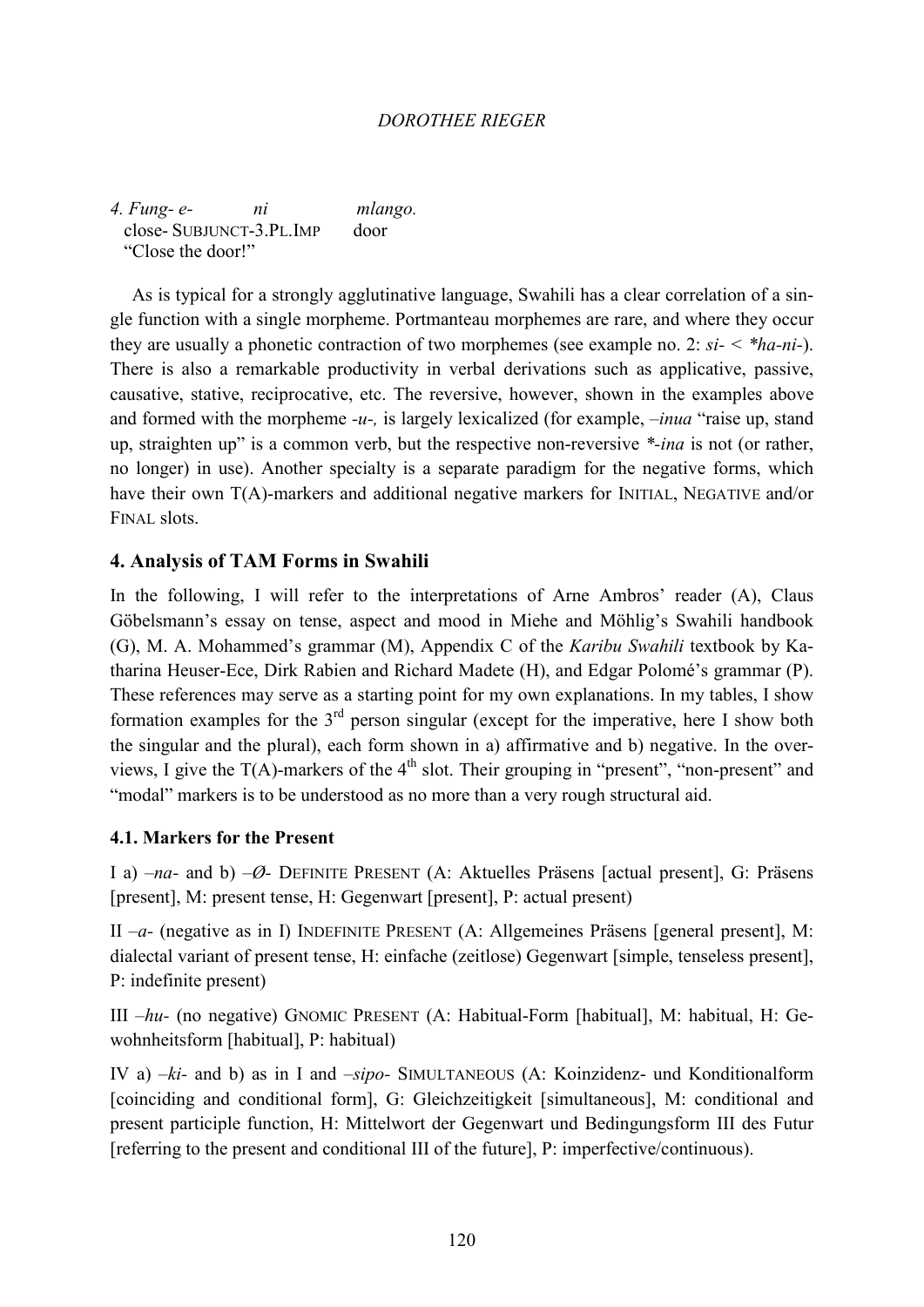| <b>INITIAL</b>  | <b>SUBJECT</b> | <b>NEGATIVE</b> | T(A)          | <b>INFIX</b> | ROOT | EXTENSION(S) | <b>FINAL</b> | <b>SUFFIX</b> |
|-----------------|----------------|-----------------|---------------|--------------|------|--------------|--------------|---------------|
| I a)            | $a-$           |                 | na-           |              | som- |              | $\rm{a}$     |               |
| $I b$ ) h-      | $a-$           |                 | $\emptyset$ - |              | som- |              | $\rm i$      |               |
| $\prod$         | $a-$           |                 |               |              | som- |              | $\rm{a}$     |               |
| $\rm III$       |                |                 | hu-           |              | som- |              | $\rm{a}$     |               |
| IV a)           | $a-$           |                 | ki-           |              | som- |              | $\rm{a}$     |               |
| IV <sub>b</sub> | $a-$           |                 | sipo-         |              | som- |              | a            |               |

Table 3: Markers for the present

The use of the first three present tenses may become clearer by some examples. I have tried to differentiate the Swahili tenses by translating them into English aspects. These hopefully give an approximation of the meaning, but they are only an illustration - please note again that these Swahili verb forms are not aspects!

*5. Watu hapa wa- na- lima mahindi.* People here SUBJ.CL2-PRS-cultivate corn "These people are cultivating corn."

(It is happening at this very moment, someone is working in the fields.)

*6. Watu hapa w- a- lima mahindi.*

People here SUBJ.CL2-PRS.INDEF-cultivate corn.

"The people of this area cultivate corn."

(People around here cultivate corn (as opposed to yams), even though maybe you can't see anything growing at the moment.)

*7. Watu hapa hu- lima mahindi.*

People here GNOM-cultivate corn.

"The people of this area have always been cultivating corn."

(General information: the people around here are corn farmers)

Again, this is not to suggest that English simple present should regularly be translated by Swahili indefinite present. Both the English present progressive and simple present are rendered by the definite present in modern Swahili. In fact, the indefinite present is becoming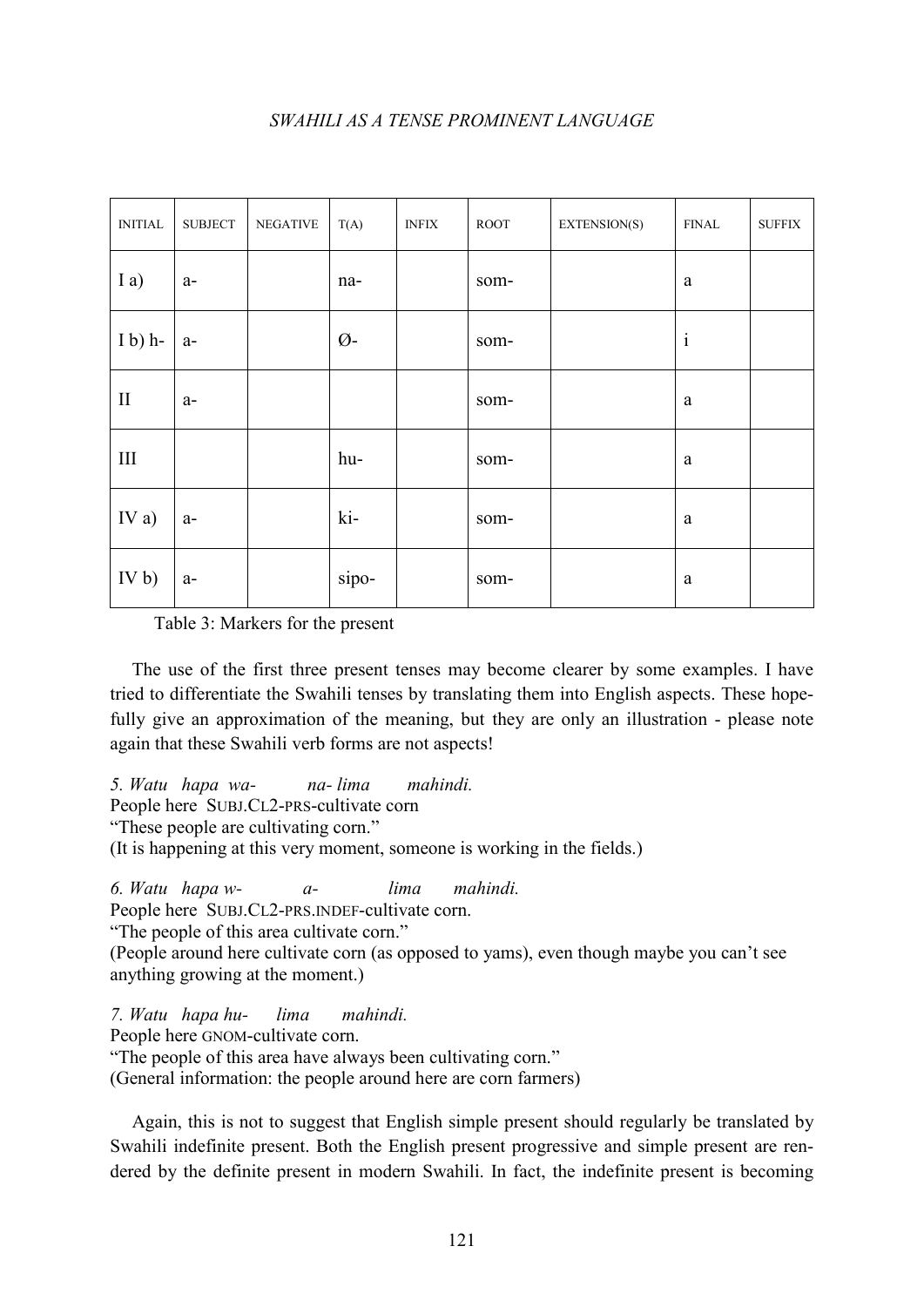obsolete in modern day usage. Most speakers perceive it as semantically redundant and prefer the definite present. They may even, understandably when you consider the similarity of the paradigm, interpret it as an elliptical form of the definite (Mohammed 2001: 126, Nurse 2003: 95). The indefinite is mostly still used for headings in the media, because it is eye-catching for terseness (Ambros 2008: 14).

The gnomic present is unusual, because it functions like an infinitive<sup>[5](#page-8-0)</sup> and has no paradigm (cf. Polomé 1967: 118). It may be used impersonally, or an explicit subject must precede it. Nowadays it mostly occurs in proverbs.

*8. Haba kwa haba hu- jaza kibaba.* Little for little GNOM-fill measure. (Something like "Every little bit helps" or "A penny saved is a penny got.")

This is the typical impersonal use, the agent is not expressed. The measure may be filled by one or many persons, by magical, natural or divine agency, and the sentence may alternatively be understood as a reflexive or a passive.

Now *ki-* as marker for the simultaneous is hard to pin down analytically, and the five works chosen as a representative cross section of the grammatical standard provide extremely divergent interpretations and nomenclature for it.

First, it must be established that according to Bhat's definition, *na-* is a deictic (absolute) and *ki-* a non-deictic (relative) marker. Consequently, the temporal location of *ki-* depends on the preceding deictic tense marker. It could be asserted, then, that the event marked with *ki-* is structurally and temporally subordinate to the previous event, and hence, an aspectual structure may be postulated. Polomé, for one, has *ki-* as a marker for imperfective aspect (Polomé 1967: 116), contrary to Göbelsmann (1995: 112), who sees a combination of perfective aspect and temporal simultaneity in *ki-.* For Göbelsmann, the main function of *ki-* is the tense marking for simultaneity. Additionally, he contrasts a secondary perfective aspect of *ki-* with a secondary imperfective aspect of *na-*, reasoning that there must be a secondary level contrast because *na-* may also be used as a marker for simultaneity.[6](#page-8-1)

Here Göbelsmann addresses a problem that Nurse has also brought up:

A form derives its basic meaning by contrast with other forms within the verbal paradigm, although that meaning is flexible and can be modified in use and discourse. [...] while there can be some overlap between forms, there is never total overlap, because that would make a form redundant. Some speakers of [Standard Swahili] would claim that

<span id="page-8-0"></span> $<sup>5</sup>$  It seems that historically, it probably evolved from an infinitive with preceding copula *ni* ("to be", impersonal):</sup> *hu* < *ni + ku*

<span id="page-8-1"></span><sup>6</sup> For Polomé, imperfective *ki-* is contrasted by a perfective aspect marker *me-,* which I discuss below in the section on Non-Present Markers.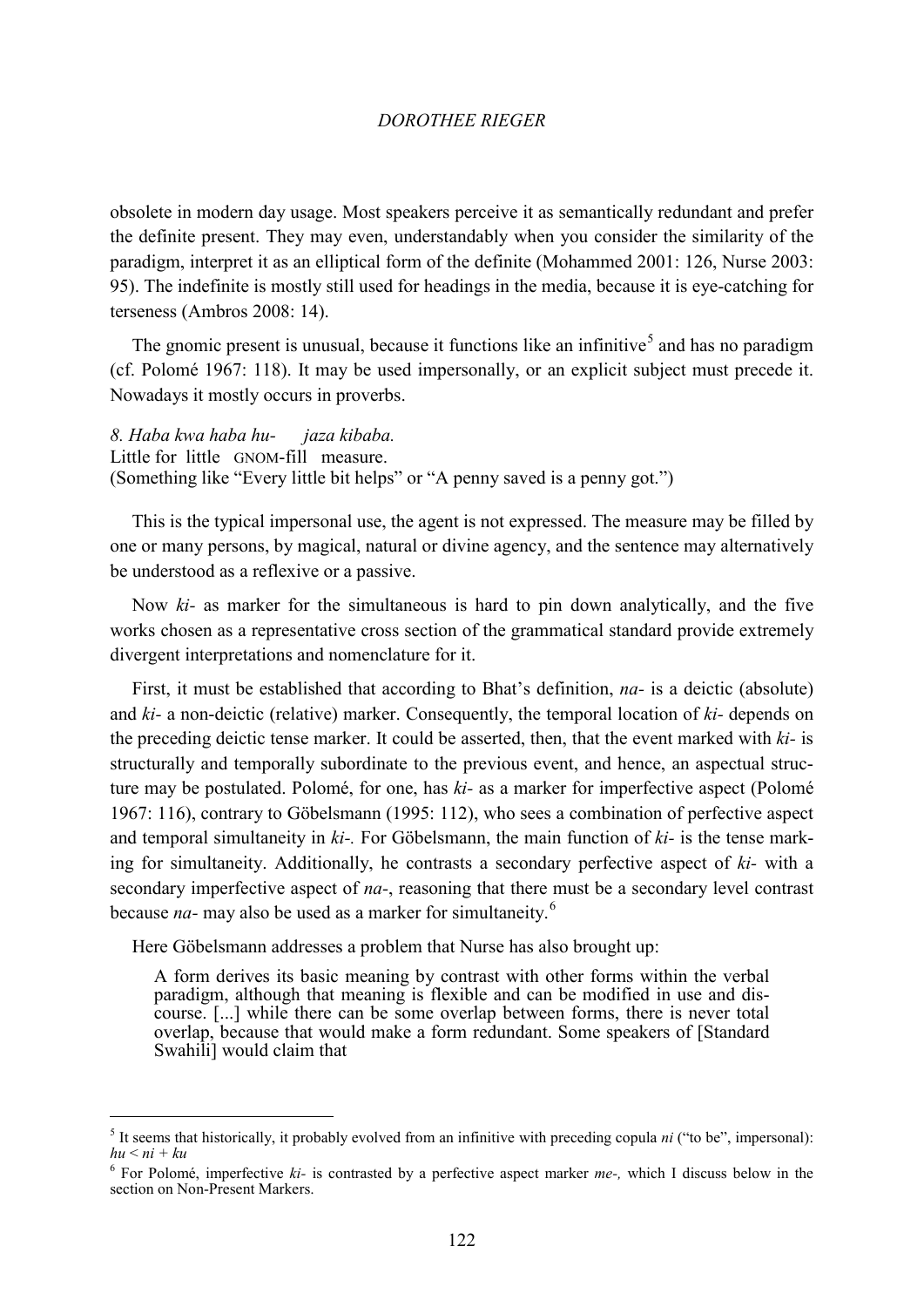[9.] Tulikuwa tu- ki  $\neq$ zungumza and [10.] Tulikuwa tu- na $\neq$  zungumza Wewere 1.Pl-Simul-chat Wewere 1.Pl-Prs-chat  $We were 1.P1-Simul-chat$ "We were chatting."

[are always or often semantically identical....]. Either the many speakers are wrong, because they have overlooked certain subtle semantic differences which they have trouble articulating, or they are right, in which case one member of each pair above can probably look forward to a short life, as language does not usually tolerate absolute redundancy for long. (Nurse 2003: 95, Nurse has the symbol  $\neq$ precede the morpheme of the verbal root; my own gloss and sentence numbering.)

Both the sentences 9 and 10 are marked with *li-* for the REMOTE PAST on the first verb ("*tuli-kuwa"*), followed by the description of the event that takes place simultaneously (namely, the "chatting"), first marked with *ki-,* the second time with *na-.* Göbelsmann interprets the "subtle semantic difference" as an aspect, as cited above<sup>[7](#page-9-0)</sup>. However, both sentence 9 and 10 above are constructed using the verb *–wa* "to be" as a carrier for imperfective aspect. Göbelsmann's differentiation between perfective *ki-* and imperfective *na-* then becomes either redundant or paradoxical. The aspectual function of this *–wa*-construction is corroborated by most authors and Göbelsmann himself confirms that

[...formal...] der imperfektive Aspekt im Swahili mit einer Hilfsverbkonstruktion gebildet [wird]. Sowohl am Hilfsverb kuwa ,sein' als auch am Hauptverb wird das Subjekt markiert und ein TAM-Präfix gesetzt. [...] Das Hilfsverb dient sozusagen dem Hauptverb als zeitlicher Referenzpunkt, [...] Ein Bedeutungsunterschied zwischen dem TAM-Präfix –ki- und dem wesentlich selteneren –na- am Hauptverb ist schwierig zu erfassen. [...] Auch der aspektuelle Unterschied im Gebrauch zwischen –ki- und –na- [...] läßt sich nicht ohne weiteres auf den Gebrauch in komplexen Hilfsverbkonstruktionen übertragen. (Göbelsmann 1995:  $114)^{8}$  $114)^{8}$  $114)^{8}$ 

<span id="page-9-0"></span> <sup>7</sup> "Noch zwingender [als die Kombination der Information 'Vorzeitigkeit' und der Aspekt 'Perfektiv' bei *li-*] scheint die Kombination von Gleichzeitigkeit und imperfektivem Aspekt zu sein, wie sie das TAM-Präfix **–na**darstellt. Das, was gleichzeitig zum Sprechakt passiert, kann immer auch in seiner inneren zeitlichen Struktur wahrgenommen werden. Der perfektive Aspekt verbietet sich hier aus logischen Gründen, da er einer Verleumdung des tatsächlich außersprachlich Erlebten gleichkäme. Anders verhält es sich beim relativen Gebrauch der Gleichzeitigkeit. [...] Wenn der temporale Referenzpunkt nicht die Sprechzeit ist, steht einer Kombination von Gleichzeitigkeit und Perfektiv nichts entgegen. In diesem Fall wird im Swahili das Formativ **–ki-** verwendet, welches aus den genannten logischen Gründen immer als relatives Tempus verstanden werden muß [...] Zwischen den Tempora –**ki**- und –**na**- besteht also eine aspektueller Unterschied, während sie beide das gleiche Tempus, die Gleichzeitigkeit kodieren." (Göbelsmann 1995: 112, 113) Tempus, die Gleichzeitigkeit kodieren." (Göbelsmann 1995: 112, 113)<br><sup>8</sup> "Formally, the imperfective aspect is constructed with auxiliary verbs in Swahili. Both the auxiliary verb kuwa

<span id="page-9-1"></span><sup>&#</sup>x27;to be' and the main verb are marked with a subject marker and a TAM prefix. The auxiliary verb is the temporal reference, so to speak, of the main verb. It is difficult to pin down a semantic difference between the TAM prefix -ki- and the much less frequently occurring –na-. The aspectual difference in the use of –ki- and –na- may not unreservedly be inferred in analogy for complex constructions with auxiliary verbs" (my translation).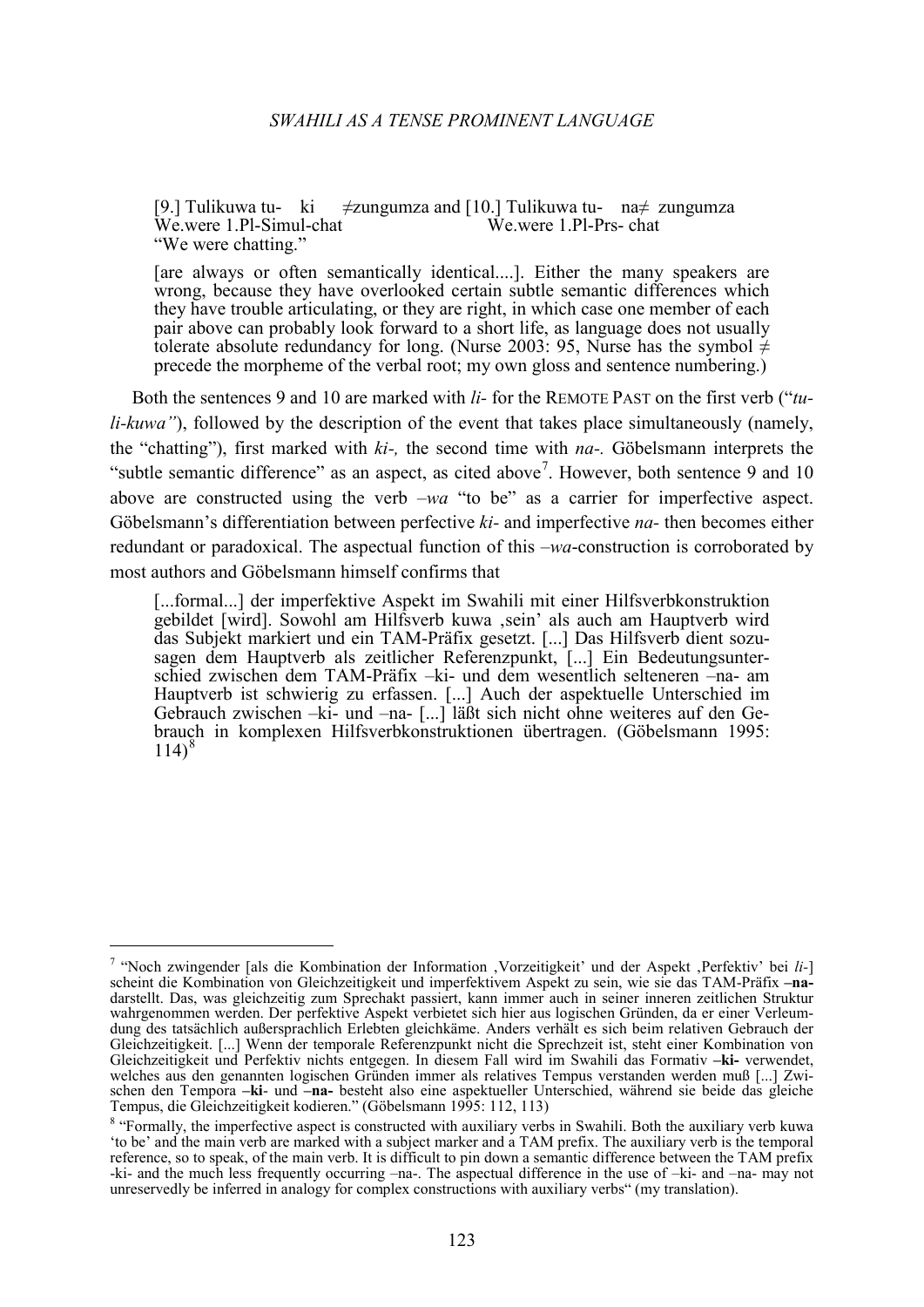In his argument, I have trouble understanding why Göbelsmann finds this such a "complex" construction, why  $-wa$  must be defined as an auxiliary verb<sup>[9](#page-10-0)</sup> and why it is the temporal reference for the main verb only "so to speak". In fact, this construction works because it follows the regular pattern of temporal structuring by non-deictic tense following deictic tense. It is neither a complex construction, nor is *–wa* used in any anomalous function, rather, it is very regularly meant to be the temporal reference point for the verb that follows. It is no different from the sentence

*11. A- li- tu- ona tu- ki- zungumza.* SUBJ.CL1-PST.REMOTE-OBJ.CL2-see SUBJ.CL2-SIMUL-chat. "He/she saw us when we were chatting."

Incidentally, the regular auxiliaries such as *–weza* "may", *-pata* "be enabled to", *-taka*  "want" take an infinitive construction, like in English (cf. Mohammed 2001: 80ff). In fact, the (analytically formed) imperfective aspect of 9. and 10. results from the lexical aspect (*Aktionsart*) of *–wa.* But the difference between the usage of *na-* and *ki-* is one of style or discursive marking. *Ki-* is temporally dependent and hence subordinate, its regular use is for marking temporal simultaneity. The use of *na-* as a marker for simultaneity, on the other hand, is uncommon and so it is marked. By its use, the speaker may indicate his or her subjectively felt relevance of the event.

*12. Sadiki aliingiwa hamu ya kujua zaidi, na kabla hajafika kwake* Sadiki was.filled.with wish GEN to.know more and before he.had.not.yet.come his.place

*a- li- i- fungua [barua] na kuisoma huku* SUBJ.1CL-PST.REMOTE-OBJ.CL9-open [letter] and to.read.it right.there

*a- na- tembea.*[10](#page-10-1) SUBJ.1CL-**PRS**-walk

"Sadiki was filled with the wish to know more and before he had even reached his home, he opened the letter and read it right where he was walking" (literally: 'to read it right where he **is walking'**).

It is grammatically possible and correct to use *–ki* in this sentence: "*...na kuisoma huku akitembea.*" But stylistically, this phrase is bland and insipid compared to the original *na*phrase, which carries undertones of urgency and immediacy.

This is in fact a very subtle semantic difference, and by itself it would not warrant the "survival" of the *ki-* marker for simultaneity (as Nurse above has observed). But because *ki*receives its temporal location dependent on a coinciding deictic tense marker, it lends itself to

<span id="page-10-0"></span><sup>&</sup>lt;sup>9</sup> Not only by Göbelsmann, but by many authors, cf. Mohammed 2001: 81. Ambros (2007: 14) says that in this construction, -wa is used as a "quasi" auxiliary verb.

<span id="page-10-1"></span><sup>&</sup>lt;sup>10</sup> by Shaaban bin Robert, cited in Göbelsmann 1995: 110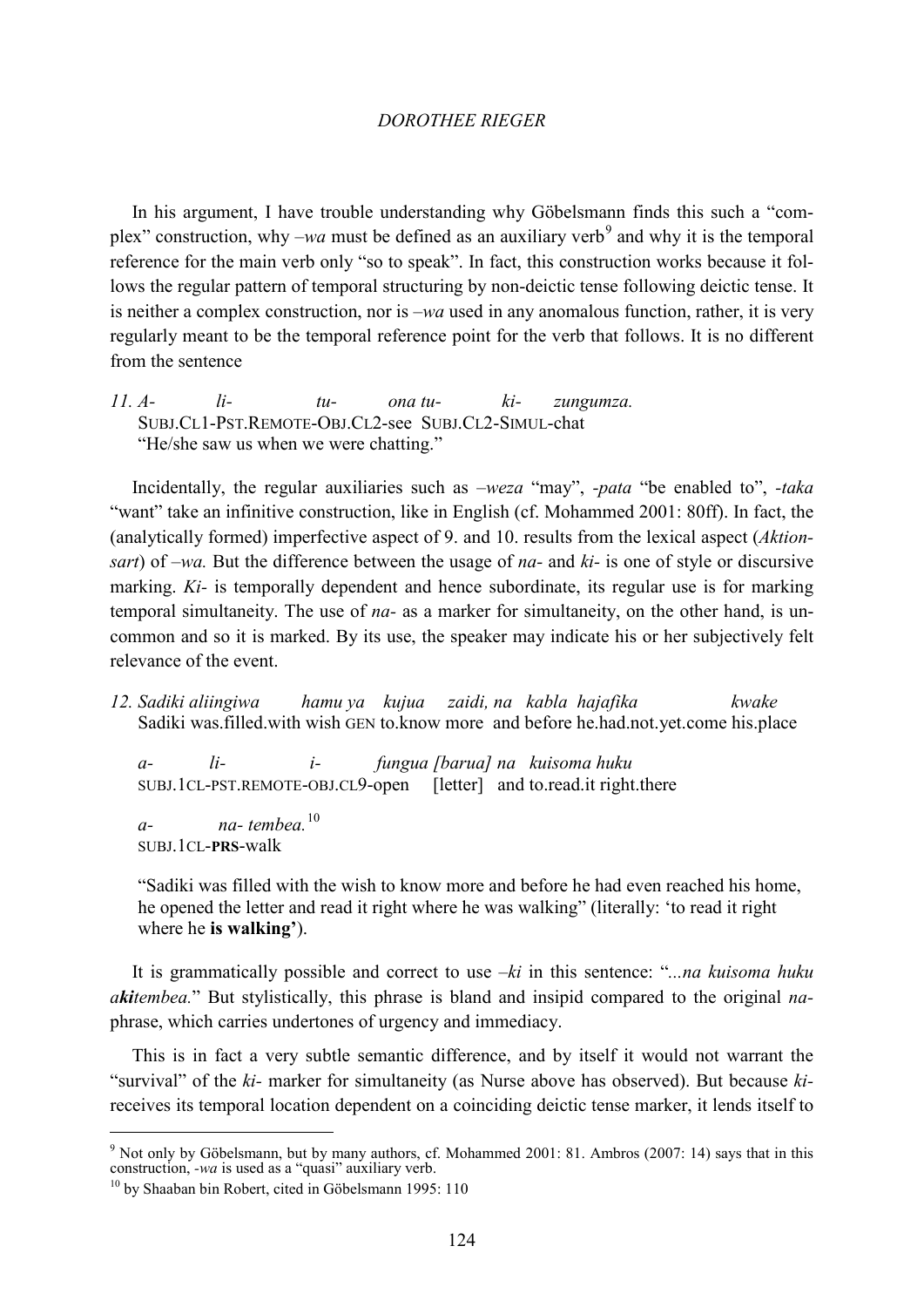the framing of a temporal condition. This is possible as long as the temporal point of refer-ence lies in the future<sup>[11](#page-11-0)</sup>. Because *ki*- indicates a simultaneously occurring event, this event can become a condition: only if there is X, then there is Y simultaneously. In a regular conditional sentence in Swahili, the conditional act marked with *ki-* usually precedes the deictic event. Where this is not the case, it is accompanied by a conjunction such as *kama* ("if, as if") or *laiti* ("if only, would that").

*13. Kwa mfano wewe u- ki- nunu-a nguo kwa Sh. 10/- h- u- Ø-*For example you 2.Sg-SIMUL-buy- INDIC clothes for 10 shillings NEG-2.Sg-Prs.NEG-

*wez- i ku- m- wuz- i- a mtu kwa Sh. 5/- u- ta- pata hasara.*[12](#page-11-1) be.able-NEG INF-OBJ.CL1-sell-APPL-INDIC person for 5 shillings 2.Sg-FUT-get deficit

"If, for example, you were to buy clothes for 10 shillings, you couldn't sell them to anyone for 5 shillings, you will make a deficit."

The resulting event is marked with the future marker *ta-*, showing that this is in fact a temporally real condition: as soon as X is true, so is Y. Swahili also has a TAM morpheme for expressing epistemic modality or the *irrealis* (see XI below), but this is not the case here. This construction uses *ki-* as a marker for deontic modality. The additional modal component of *ki*has led a number of authors to postulate two homonymous *ki-* markers with divergent functions. Their argument is supported by the fact that there are actually two distinct negative markers. For the purely simultaneous function, the negative is constructed as the definite present negative. But the negative marker IV b) *sipo-* serves solely for the negative conditional use of *ki-.* So depending on the context, IV a) translates as "while he/she read/is reading" or "if he/she reads", while IV b) can only translate as "if he/she is not reading". However, the conditional function of *ki-* very logically derives from the function as a marker for simultaneitiy, namely in the case of simultaneity with a future event. It is therefore not necessary to postulate two homonymous *ki-* markers of distinct function.

#### **4.2. Markers for the Non-Present**

V a) *–li-* and b) *–ku-* Remote PAST (A and G: Präteritum [preterite], M: simple past tense, H: Vergangenheitsform des Imperfekt [past tense of the imperfective], P: past)

VI *–me-* (negative as V) PROXIMATE PAST (A and G: Perfekt [perfective], M: present perfect tense, H: Vollendete Gegenwart/Perfekt [present perfect/perfective], P: perfective/resultative).

 <sup>11</sup> An explicit future marking with *ta-* (see below no. VIII) is not necessary. It is sufficient for the interlocutor to understand an implied event that is not yet realized, but is possible or expected in the future.

<span id="page-11-1"></span><span id="page-11-0"></span> $12$  Göbelsmann's example (1995: 114)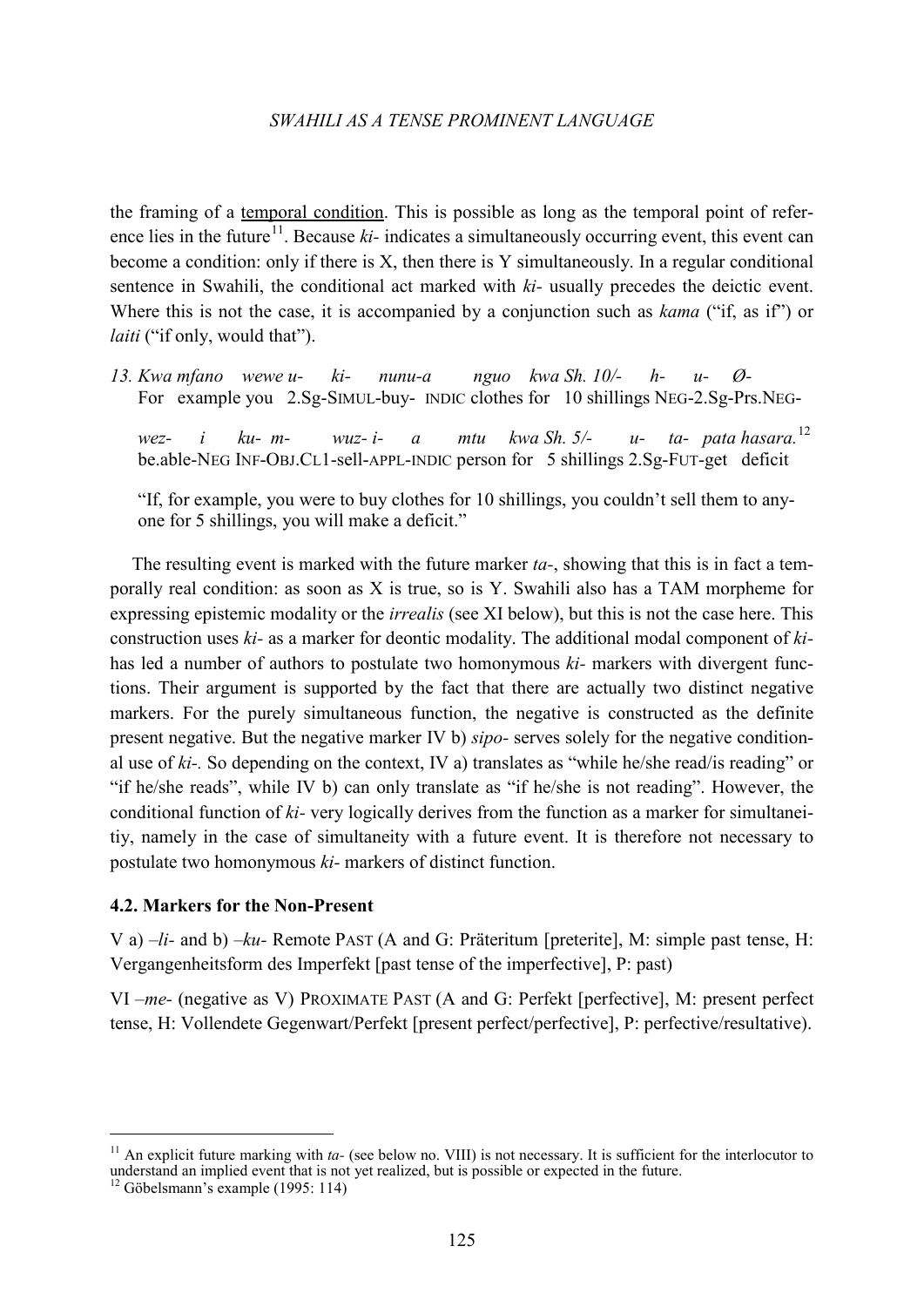VII *–ka-* (negative as V) CONSECUTIVE (A: Konsekutiv-Form [consecutive], G: Nachzeitigkeit [subsecutive tense], M: narrative and emotional tense, H: konnektiv-erzählende Form im Imperfekt [connective-narrative of the imperfective], P: subsecutive)

VIII a) *–ta-* and b) *–*ta*-* FUTURE

| <b>INITIAL</b> | SUB-<br><b>JECT</b> | <b>NEGATIVE</b> | T(A)  | <b>INFIX</b> | ROOT | EXTENSION(S) | <b>FINAL</b> | <b>SUFFIX</b> |
|----------------|---------------------|-----------------|-------|--------------|------|--------------|--------------|---------------|
| $V$ a)         | $a-$                |                 | $li-$ |              | som- |              | $\rm{a}$     |               |
| $V b$ ) h-     | $a-$                |                 | ku-   |              | som- |              | a            |               |
| <b>VI</b>      | $a-$                |                 | me-   |              | som- |              | a            |               |
| <b>VII</b>     | $a-$                |                 | ka-   |              | som- |              | a            |               |
| VIII a)        | $a-$                |                 | ta-   |              | som- |              | a            |               |
| VIII b) h-     | $a-$                |                 | ta-   |              | som- |              | a            |               |

Table 4: Markers for the non-present

The future, happily, is an entirely uncontroversial form and its use is no different than the standard use of the future in English and many other Indo-European languages. Hence there is no need to discuss it here.

The consecutive marker *ka-* usually appears in narratives, where the temporal point of reference has previously been established. Most authors agree on this. It is often dubbed a "narrative" tense and serves to move along the story line:

*14. ...akasema bwana maneno haya akasikia mtumishi akafahamu maana yake*  said master words these heard servant knew meaning their

*akaogopa akaruddi [sic!] nyuma akafungua mlango akatoka nyumbani.*[13](#page-12-0) became.frightened returned backwards opened door left from.the.house

"…then the master said these words, the servant heard them and knew what they meant, he became frightened and turned around, then he opened the door and left the house."

<span id="page-12-0"></span><sup>&</sup>lt;sup>13</sup> from Seidel 1941: 13, my gloss and translation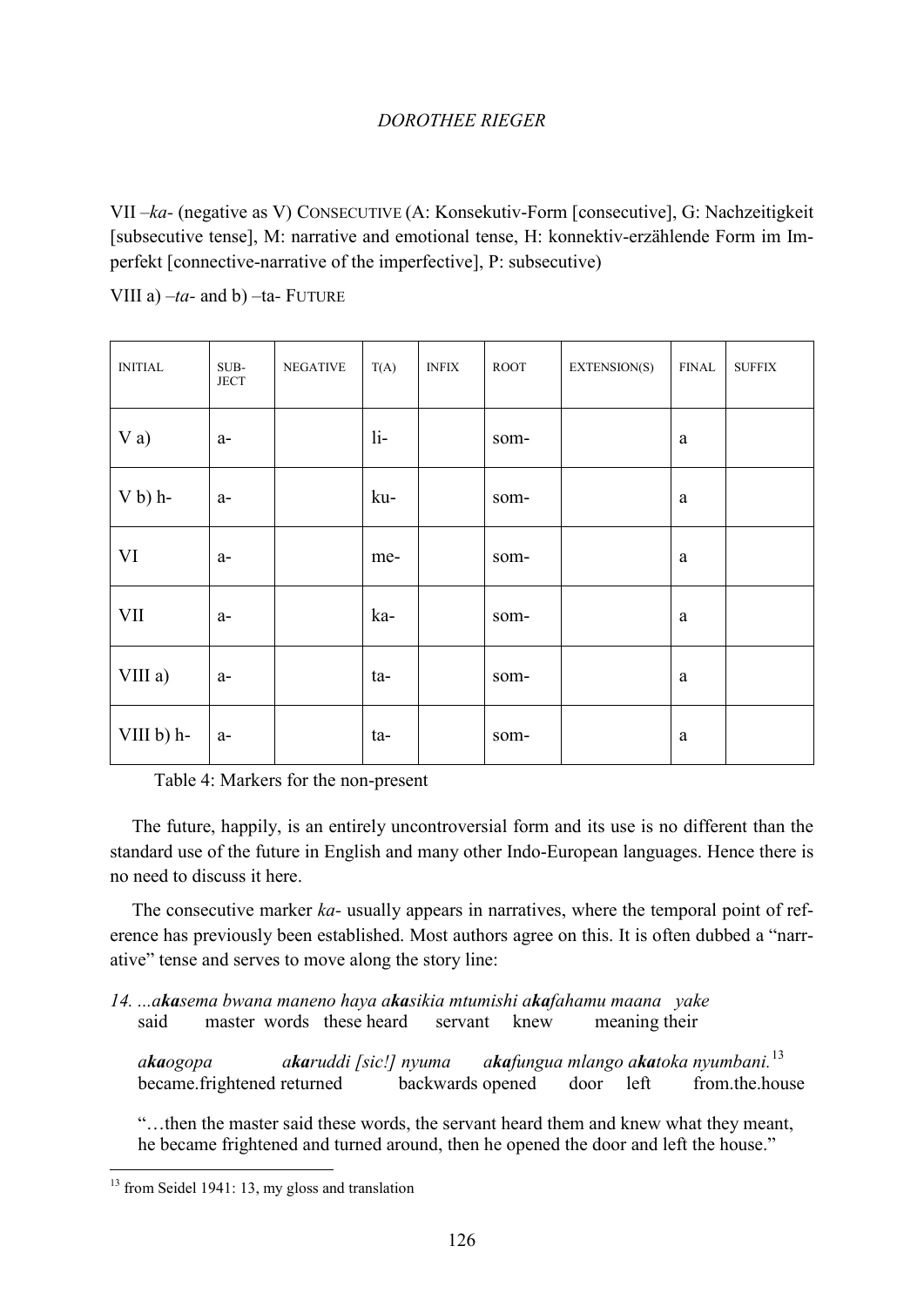However, Mohammed (2001: 159, 160) points out that the temporal reference does not necessarily precede the *ka-* forms explicitly. He cites the initial sentence of a novel as well as newspaper headings. The stylistic effect is of immediacy, the reader finds him- or herself directly in the midst of the plot. Nonetheless, the temporal reference point is unequivocal, it is in the past events about which the journalist or author of the novel report.

 $Ka$ - also takes on a modal component when it is used in conjunction with a future event<sup>[14](#page-13-0)</sup>. This function also derives logically from its meaning "marker of events consecutive to a future event": X will/shall happen so that Y can then take place (where Y is the event marked with *ka*-). The convergence on deontic modality in this construction becomes very explicit formally by an unusual amalgamation with the subjunctive. Regularly, the subjunctive (see X below) is formed with a null morpheme in the  $T(A)$  slot and a final  $-e$ . In the construction described here, *ka-* fills the space of the null morpheme.

- *15. Nenda sokoni u- ka- nunu-e ndizi.* Go to.market 2.SG-CONS-buy -SUBJUNCT bananas. "Go to the market to buy bananas."
- *16. Nitakwenda ni- ka- l- e chakula*.  $chakula.<sup>15</sup>$  $chakula.<sup>15</sup>$  $chakula.<sup>15</sup>$ I.will.go 1.SG-CONS-eat-SUBJUNCT food "I will go to eat food."
- *17. Ondoka sasa.hivi u- si- j- e u- ka- chelew- a*. chelew- $a^{16}$  $a^{16}$  $a^{16}$ Go.away right.now 2.SG-NEG-come-SUBJUNCT 2.SG-CONS-run.late-INDIC "Get going right away so that you don't run late."

In 15, the first event (the prerequisite condition) is an imperative, in 16 it is explicitly marked as future. The negative in 17 carries the modal negative marker *si-* which may not be combined with *ka-* (\**usikachelewe* is not a correct form). In this construction, *–ja* "arrive, come" serves as a carrier for the negative subjunctive, and takes on the meaning "to happen". *Usije* (literally "so that it may not happen to you") may then be translated as a conjuction "so that not" (or "lest", as Mohammed puts it charmingly oldfashioned).

The two past markers *li-* and *me-* deserve special attention, as they are analyzed divergently. Mohammed uses concepts and terms from the English grammar, implying that the Swahili markers are used *mutatis mutandi* like the English simple past and present perfect and are hence aspects. Heuser-Ece, Rabien and Madete as well as Ambros also make an aspectual

-

<span id="page-13-0"></span><sup>14</sup> Note that when using the consecutive marker *ka-*to speak about the future, it does not function like the Future Perfect of Germanic languages. On the imaginary time line, the Future Perfect goes "backwards", closer to the Present than the Future. But *ka-* designates events that go "forward" from the point of reference marked with the Future marker.

 $15$  from Mohammed 2001: 160, my gloss.

<span id="page-13-2"></span><span id="page-13-1"></span><sup>&</sup>lt;sup>16</sup> from Mohammed 2001: 83, my gloss and translation. Mohamed translates more formally, "Go right away lest you be late."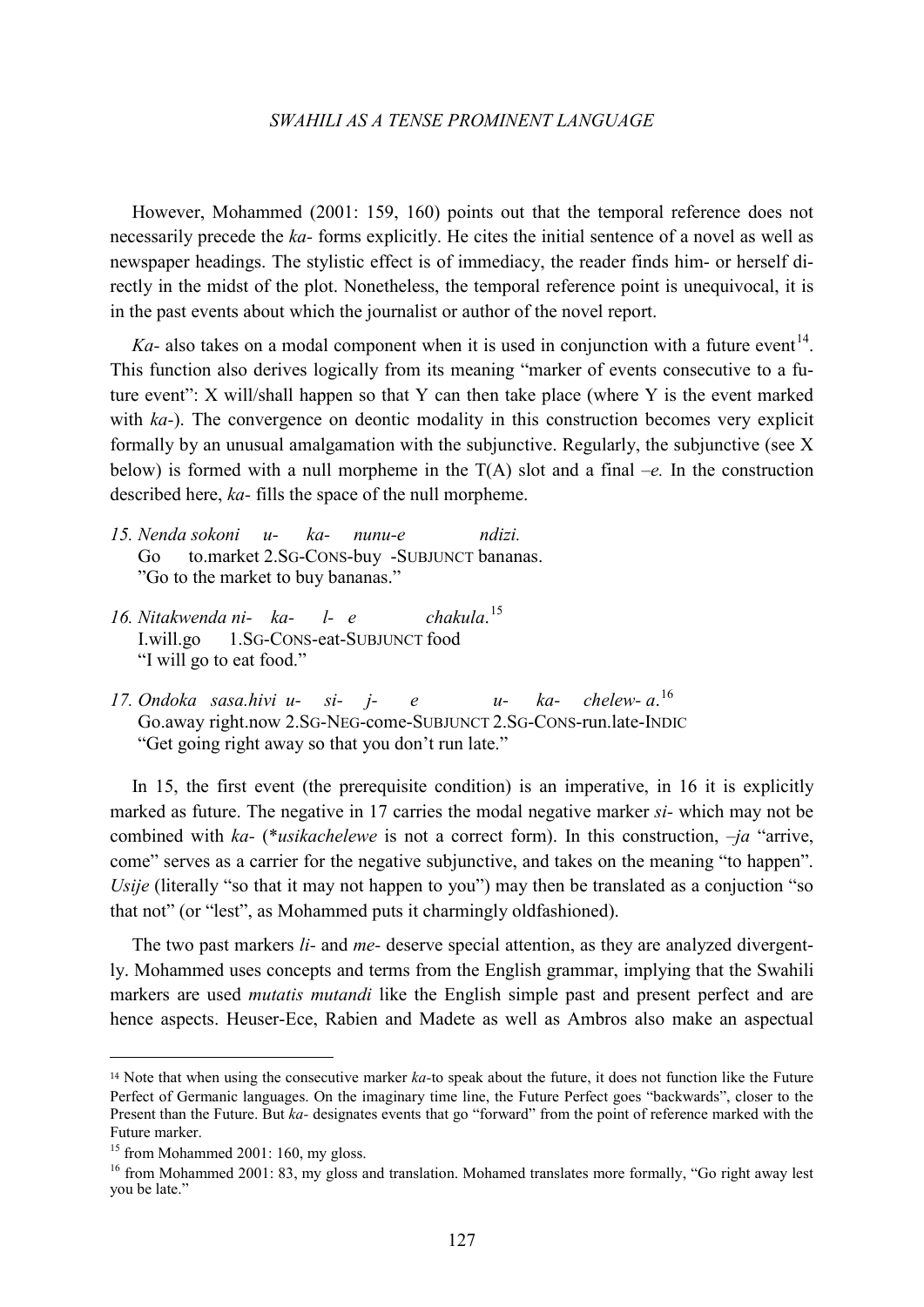differentiation, usually translating *li-* with the German preterite (formerly also dubbed "imperfective") and *me-* with a German perfect form, though these translations do not really render a very meaningful differentiation for the German reader, as German no longer uses verb forms to indicate aspect. Polomé (1967: 116) sees an aspect only in *me-* and here agrees with Göbelsmann, who describes the function of *me-* as definitely aspectual without explicitly using the term aspect. "Das PERFEKT [...] verbindet zwei Zeitpunkte miteinander, indem es einen Zustand als das Resultat einer vorhergehenden Situation darstellt." Consequently it is a "Aussage über die Gegenwart und ersetzt *auf keinen Fall* eine Vergangenheitsform."<sup>[17](#page-14-0)</sup>. Both Göbelsmann and Polomé see a perfective aspect, which Polomé contrasts with imperfective *ki-*; Göbelsmann on the other hand has not contrasting imperfective marker, instead he postulates another secondary perfective aspect for his preterite *li-* (Göbelsmann 1995: 112) and, as discussed above, he contrasts an imperfective aspect of the definite present marker *na-* with a perfective aspect of *ki-* where it is used as a marker for simultaneity.

It is noteworthy in this context that Derek Nurse defines PERFECTIVE or IMPERFECTIVE as the main aspectual categories of Bantu languages, and besides these two, he allows for a common Bantu aspect he terms ANTERIOR: it "refers to an earlier action which produced a state which either lives on, or whose consequences or relevance live on" (Nurse 2003: 96). So Nurse's definition of the ANTERIOR coincides precisely with Göbelsmann's definition of a *me-*PERFECTIVE. According to Nurse, ANTERIOR "easily shades over into past… It becomes past by loosening and then losing the requirement that it have present relevance….[S]ince the kinds of past event that have present relevance are often recent events, ANT[ERIOR] first becomes near or middle past…" His analysis seems to corroborate my own reflections on the  *me-*tense. It would also mean that if *–me-* were interpreted as an ANTERIOR (or a diachronic derivative of it), it could definitely not be PERFECTIVE or IMPERFECTIVE.<sup>[18](#page-14-1)</sup>

I would now like to show that both *li-* and *me-* are in fact primarily past tense markers, with *li-* denoting the remote past and *me-* the proximate. As mentioned above, many Bantu languages have extremely DIFFERENTIATED tense marking, they distinguish between "past of today", "past of yesterday", "more remote past", etc. Swahili only has two past tense markers, the relative "distance" to the time of the speech act may be more loosely defined and so they may comprise an assessment of the speaker about the current relevance of the event. The *me*past is closer to the present and hence has more impact on it, it has a resultative relevance for the present. But in most cases, the postulated "perfective aspect" is inherent in the lexical aspect of the verb.

<span id="page-14-0"></span><sup>&</sup>lt;sup>17</sup> "The PERFECTIVE makes a connection between two points of time by defining a state as the result of a preceding situation." Consequently it is a "statement about the present and *cannot by any account* substitute for a past tense" (Göbelsmann 1995: 116, 117, my translation). past tense" (Göbelsmann 1995: 116, 117, my translation).<br><sup>18</sup> Nurse also observes that "where [the Proto-Bantu marker for ANTERIOR] has been replaced…., it is most often

<span id="page-14-1"></span>replaced by grammaticalized forms of verbs meaning 'finish'" (Nurse 2003: 96). There is in Swahili obviously a common  $\hat{T}(A)$  morpheme consisting of the grammaticalized form of the verb meaning "finish", namely *–mesha*-<br>(or even *–mekwisha*-). In the synchronic analysis, I regard this form as the affirmative of the COUNTEREXPECT TIVE (refer to 4.3 below).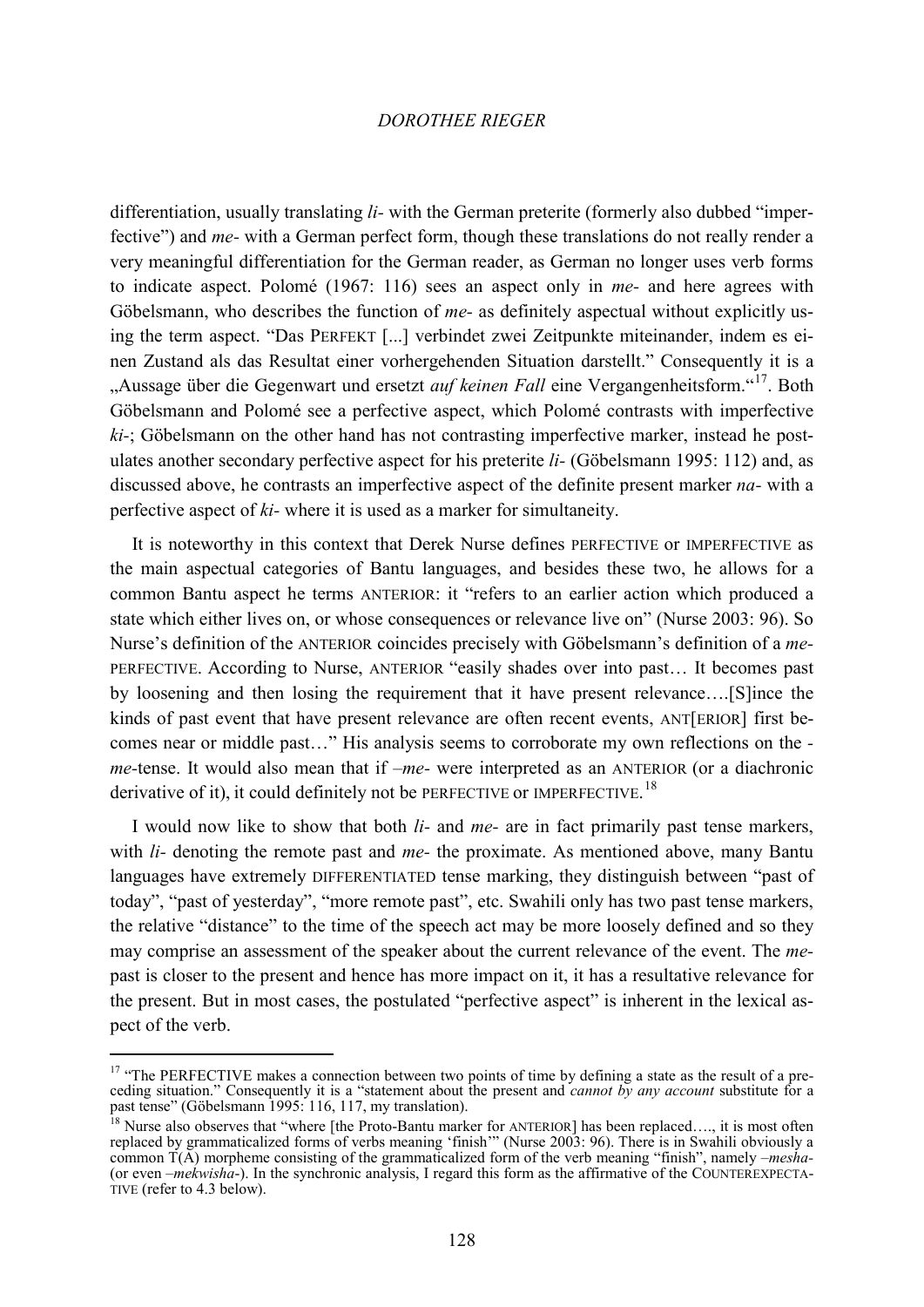*18. A- li- keti kitanda-ni.* 

SUBJ.CL1-PST.REMOTE-sit.down bed- LOC

"He/she sat down on the bed." or "He/she was sitting on the bed."

(E. g. context: the grandchild was visiting with the infirm grandmother. The visit is over and the grandchild has left.)

*19. A- me- keti kitanda-ni.* SUBJ.CL1-PST.PROX-sit.down bed- LOC "He/she has sat down on the bed." or "He/she is sitting on the bed." (The grandchild is visiting with the grandmother. He/she is still there.)

*-Keti* "to sit down" is a telic verb. Someone who has sat down in the proximate past will still be sitting in the present. This may naturally be interpreted as an aspect, but it is an aspect inherent in the semantics of the verb and not in its marking.

If one wishes to interpret *me-* as the perfective and *li-* as the imperfective (as Mohammed and the two German authors imply), then the contrast of the two markers within a sentence should create an incidence structure with the imperfective as the background and the perfective as the "incidence", i. e. the setting on of the main event:

*20. \*Mtoto a- li- ogelea a- me- ona samaki.* \*Child SUBJ.CL1-IMPFV-swim SUBJ.CL1-PFV-see fish. "The child was swimming, he/she saw a fish."

This sentence is not actually grammatically incorrect. It just does not create any significant correlation between the two events of "swimming" and "seeing". To create an explicit incidence structure with a background and a foreground activity, a non-deictic marker would be used:

*21. Mtoto a- me- ogelea a- ki- ona samaki*. Child SUBJ.CL1-PST.PROX-swim SUBJ.1CL-SIMUL-see fish. "The child was swimming and saw a fish."

This sentence may indeed be interpreted as having an aspectual incidence structure, like Polomé does. However, Polomé sees a perfective aspect in *me-*, which here serves to denote the background event (and hence indicates an imperfective event in progress) and he has an imperfective aspect for *ki-*, which here is used to indicate the "incident" in the foreground (by definition the perfective). An interpretation on the basis of temporal simultaneity seems more sensible on all accounts. If a Swahili speaker wishes to use aspect, there is always the possibility of employing the analytically formed progressive aspect with *–wa* "to be":

*22. Mtoto a- li- kuwa a- na- ogelea a- ki- ona samaki.*  Child SUBJ.CL1-PST.REMOTE-be SUBJ.1CL-PRS-swim SUBJ.1CL-SIMUL-see fish. "The child was swimming when he/she saw a fish."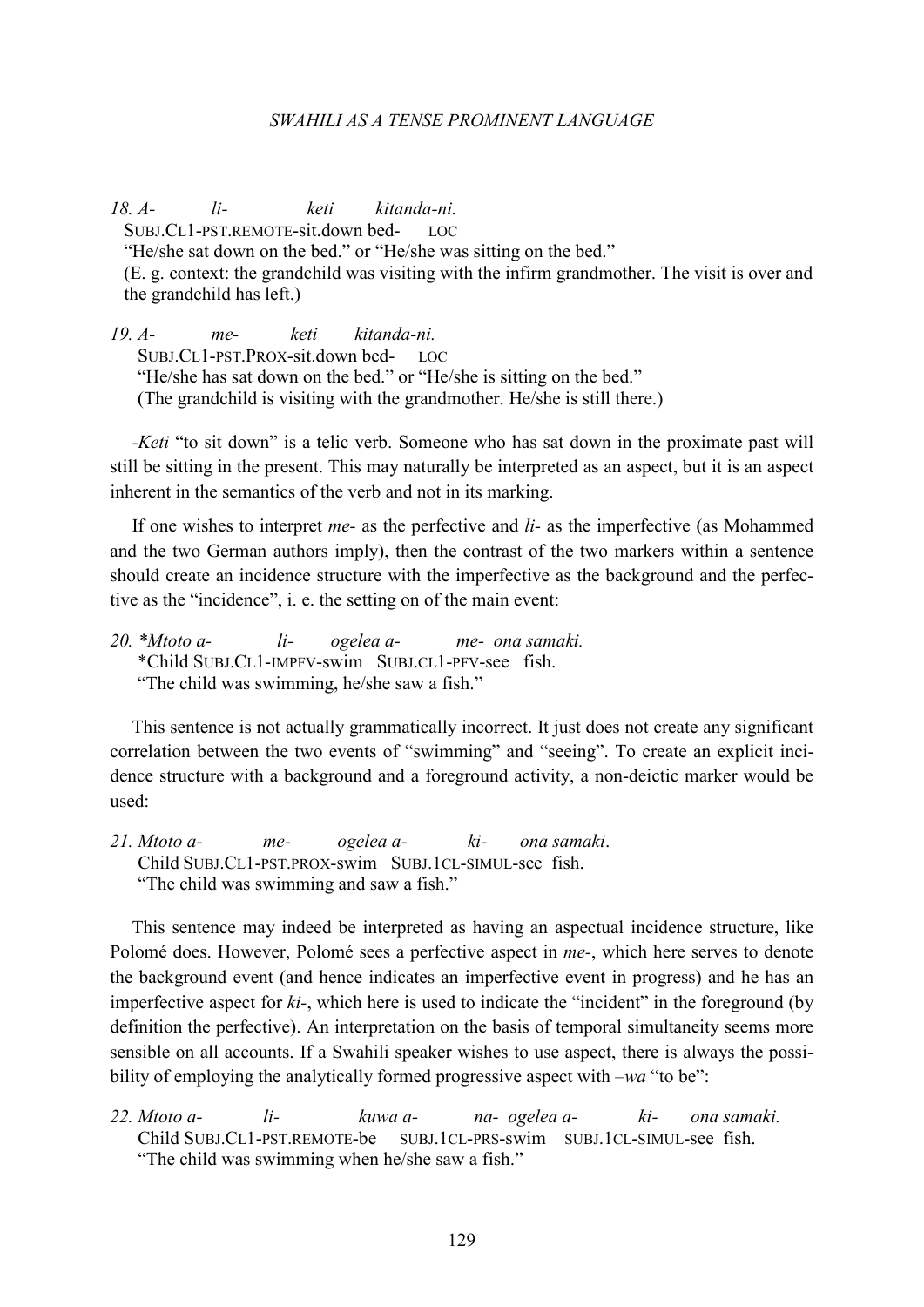# **4.3. Markers for Modals and other Forms without Tense**

IX  $-\varnothing$ - Imperative (only for 3<sup>rd</sup> person singular and plural in the affirmative)

X a) *–Ø-* and b) *–Ø-* SUBJUNCTIVE (A: Konjunktiv [conditional], G: Subjunktiv [subjunctive], M: subjunctive, H: indirekter Imperativ [indirect imperative])

XI a) *–nge-/-ngali-* and b) *–nge-/-ngali-* CONDITIONAL (A: Potential-Irreal, G: Konditionalis (aff.) and Irrealis (neg.), M: conditional, H: Bedingungsform I des Präsens, Bedingungsform II des Imperfekt [conditional I of the present tense, conditional II of the imperfective])

XII a) *–mesha-* and b) *–ja-* COUNTEREXPECTATIVE (A: Alternativform des Perfekt (aff.) und Imminenz-Form (neg.) [alternative form of the perfect (affirmative) and "imminence" (negative)], G: Konterexpektativ [counterexpectative], M: (only neg.) alternative marker of past negative tenses, H: (only neg.) Verneinung des Perfekt [negative of the perfective], P: (only neg.), not yet' tense)

XIII *–nga-, -*japo*-* (negative as for IV with *sipo-*) CONCESSIVE

| $\text{INITIAL}$  | <b>SUBJECT</b> | NEGA-<br>$\tt{TIVE}$   | T(A)           | $\operatorname{INFIX}$ | $\,$ ROOT | EXTENSION(S) | ${\rm FINAL}$ | ${\rm {\bf SUFFIX}}$ |
|-------------------|----------------|------------------------|----------------|------------------------|-----------|--------------|---------------|----------------------|
| IX sg             |                |                        |                |                        | som-      |              | $\mathbf{a}$  |                      |
| IX pl             |                |                        |                |                        | som-      |              | $e-$          | $\overline{ni}$      |
| Xa)               | $a-$           |                        |                |                        | som-      |              | ${\bf e}$     |                      |
| X <sub>b</sub>    | $a-$           | $\overline{\text{si}}$ |                |                        | som-      |              | ${\bf e}$     |                      |
| XI a)             | $a-$           |                        | nge-<br>ngali- |                        | som-      |              | $\mathbf{a}$  |                      |
| XI <sub>b</sub> ) | $a-$           | $\overline{\text{si}}$ | nge-<br>ngali- |                        | som-      |              | $\rm{a}$      |                      |
| XII a)            | $a-$           |                        | me-<br>sha-    |                        | som-      |              | $\rm{a}$      |                      |

 $IXX$  a) and b) INFINITIVE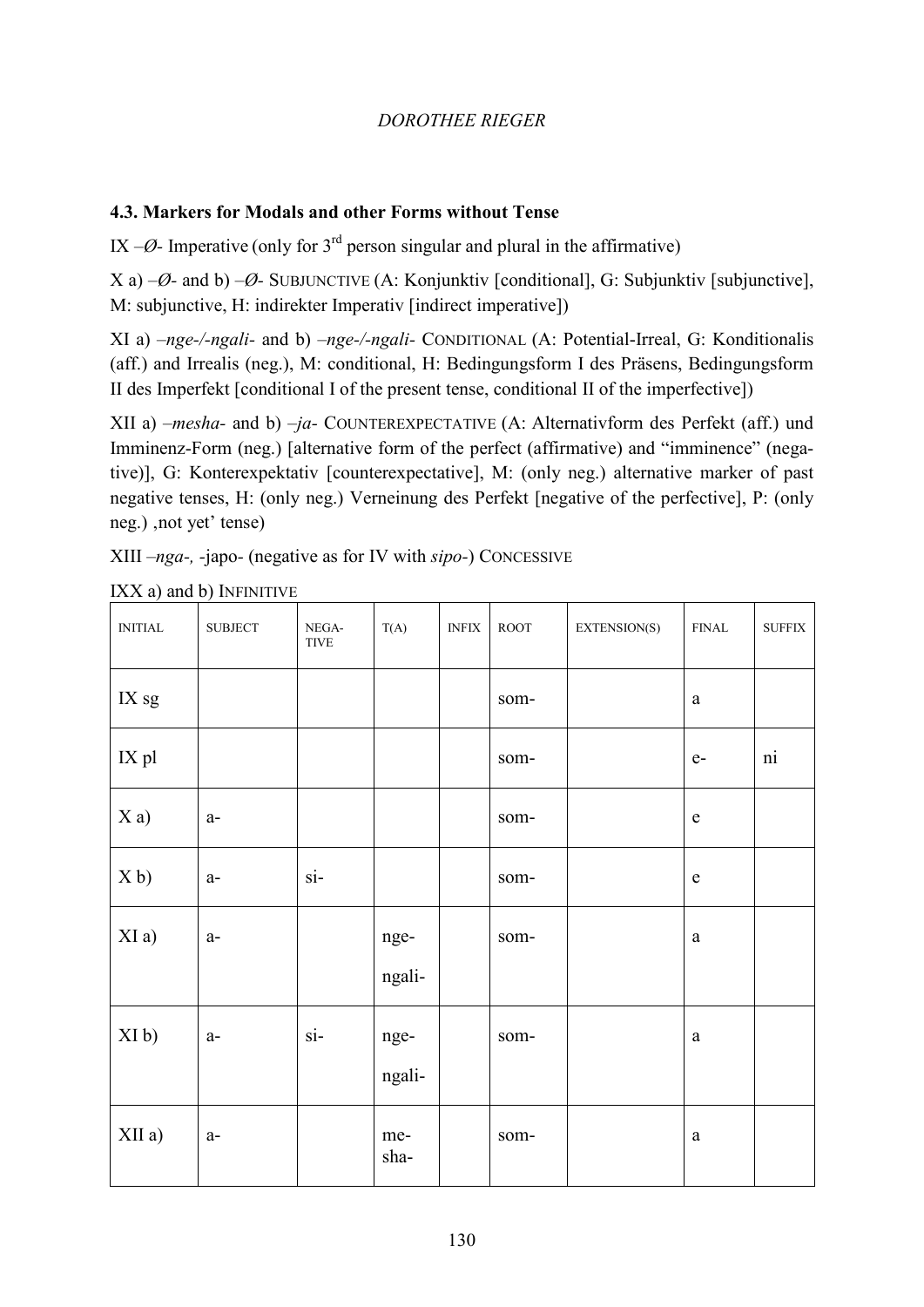| <b>INITIAL</b> | <b>SUBJECT</b> | NEGA-<br><b>TIVE</b>    | T(A)  | <b>INFIX</b> | <b>ROOT</b> | EXTENSION(S) | <b>FINAL</b> | ${\rm {\bf SUFFIX}}$ |
|----------------|----------------|-------------------------|-------|--------------|-------------|--------------|--------------|----------------------|
| $XII b) h-$    | $a-$           |                         | ja-   |              | som-        |              | a            |                      |
| XIII           | $i-$           |                         | nga-  |              | $W-$        |              | a            |                      |
|                | SUBJ.CL9       |                         | CONC  |              | "sein"      |              | <b>INDIC</b> |                      |
| <b>XIII</b>    | $a-$           |                         | japo- |              | som-        |              | a            |                      |
| IXXa)          | ku-            |                         |       |              | som-        |              | a            |                      |
| IXX b)         | ku-            | $\mathsf{to}\mathsf{-}$ |       |              | som-        |              | a            |                      |

Table 5: Modals and other forms

Finally, I would like to briefly discuss the modal markers, for the sake of completeness but also because the COUNTEREXPECTATIVE can be controversial: some authors interpret this marker as a negative of the perfect or perfective.

The subjunctive indicates deontic modality: a desire or wish. It may be translated as, "He should read, may he read, would that he read." The subjunctive also serves as the negative of the imperative and as a polite, weak form of the imperative. The role it plays in the modal use of *ka-* has already been described above.

The conditional marker is used for the *irrealis* mood. There are two alternative forms that are phonetically related and may be shown to derive from each other (see Göbelsmann 1995: 116). Grammar authors have take some pains to differentiate between *nge-* as a form of the present (XI a) *angesoma* would then mean "if he read") and *ngali-* as a past form ("if he had read"), Polomé and Heuser-Ece, Rabien and Madete, for example, follow this lead. This practice has lead to a normative effect, namely that such a difference is now taught in language textbooks and may even be applied by a linguistically educated class of speakers. In general, most speakers will consider the two forms as free variants of the same morpheme (see Mohammed 2001: 168) and will be understood as present or past forms depending on the context.

In Polomé's 1967 grammar, the concessive still appears as a regular form, *nga*- as , actual concessive' ("though he reads"), *japo-* als 'suppositional concessive' ("though he were to read"). In modern daily language, the concessive has fallen quite out of use (cf. the modern text examples in Ambros' reader and Mohammed's grammar which is strongly oriented by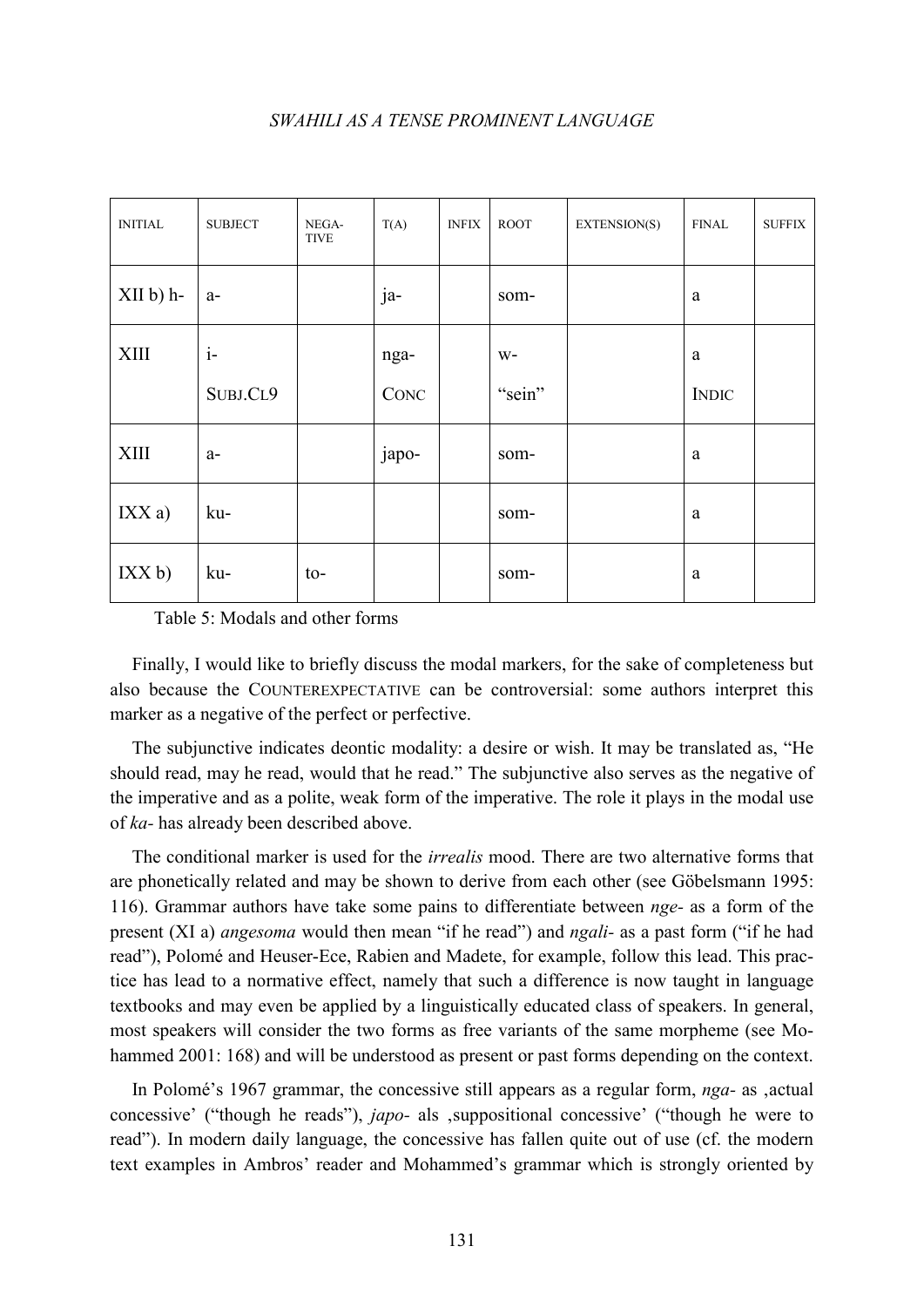modern daily language – neither of them discusses the concessive). Most speakers will be familiar with both forms from written language, especially from the well-known standard bible translation. A very pretty example for the use of *japo-* may be found in the well-known passage from 1 Corinthians 13:

*23. Ni- japo- sema kwa lugha kufanana na malaika kama sina upendo....*  1.SG-CONC-speak by language to.be.alike with angels if I.have.not love... "Though I speak with the tongues of men and of angels, but have not charity…"

A frequently recurring form of the *nga-* concessive is the impersonal of *–wa* "to be": *ingawa* ("though it be"), which is regularly used as a conjunction meaning "though, although" (see example XII in table 6 above).

Finally, the marker *ja-* needs to be discussed a bit more in detail. Often this marker is not analyzed as part of the modal spectrum but either disjointedly on its own (as Polomé and Ambros do) or as an alternative negative of *me-* (see for example Mohammed and Heuser-Ece, Rabien & Madete). Göbelsmann (1995: 119) gives an interesting example from a text by Shaaban Robert to show that the latter is not the case. Here, *me-* is negated regularly using *ku-* :

*24. Mungu ha- ku- taka ushuria ya rasilmali, a- me- taka ushuria*  God SUBJ.CL1.NEG-PST.NEG-want tax of capital, 3SG-PST.PROX-want tax *ya halasa ya rasilmali...* of profit of capital... "God did not want a capital tax, he wanted a profit tax..."

If this sentence were to be negated using *ja-* ('*Mungu hajataka ushuria ya rasilmali...*'), it would have to be translated with "God did not yet want a capital tax, but for the time being he wanted a profit tax." The meaning of the statement is then reversed! In the first statement, profit tax is proposed to be the ideal system instituted by God. The second statement makes tax on capital the future ideal, and profit tax the provisional system (implying that it will be changed later).

The two-syllable form *mesha-,* which has become frequently used, is only discussed by Ambros. He interprets it as a variant of his perfective *me-* with an incorporation of the verb *– kwisha* "to end"; incorporation being a rather common occurrence, compare for example the future marker *ta-* from *–taka* "to want, wish" or the negative of the infinitive *to-* from *–toa* "to remove, withdraw". A commonly used variant is *–mekwisha* or an analytical formation with an infinitive (*amekwisha kusoma*). However, in Ambros' analysis, the information inherent in *–kwisha* would be redundant – according to him, *me-* already implies a complete, finalized activity. In fact, *-kwisha* does not give an information about the completion of the event but has "die Funktion KONTEREXPEKTATIV, die im Bereich der Affirmation [...] mit Hilfe des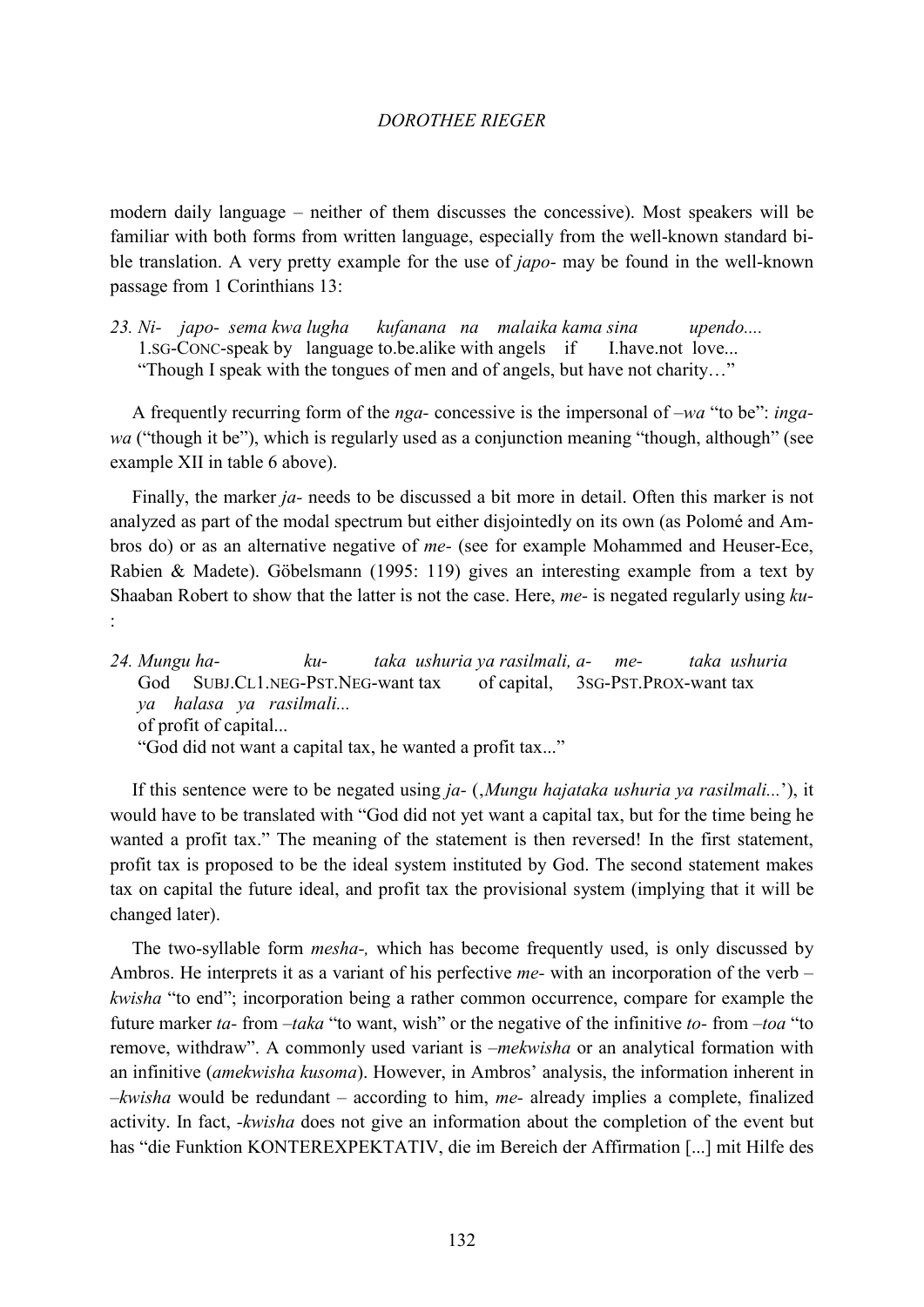Modalverbs **kwisha** ausgedrückt wird" (Göbelsmann 1995: 119). [19](#page-19-0) It should not come as a surprise that the negative of this form seems to be the simpler, less marked form. It is a consequence of the function of the counterexpectative: an expectation is negated.

The following examples will corroborate that *ja-* is in fact a true counterexpectative with a corresponding affirmative *mesha-*.

- *25. Je, amefika?* INTERROG he.has.come "Has he come?"
- *26. Hapana, ha- ja- fika, bado namsubiri.* No, SUBJ.CL1.NEG-COUNTEREXP-come, still I.am.waiting.for.him "No, he hasn't come, I'm still waiting for him" (implied: he should already have been here).
- *27. Je, unamsubiri bado?* INTERROG you.are.waiting.for.him still? "Are you still waiting for him ?"

*26. Hapana. A- mesha- fika.* No. SUBJ.CL1-COUNTEREXP.POS-come "No, he has already come" (implied: even though usually he is late).

## **5. Epilogue**

The discussion of the examples cited above has made clear that the system of TAM in Swahili cannot be interpreted coherently if aspectual facets are given prominence. Depending on the chosen example utterance, the authors will then arrive at conflicting interpretations and the language taxonomy remains inconsistent, with forms standing on their own without opposing markers to create incident structures. Forms like *me-* or *ki-* are, depending on the author, functionally described but remain without a systematic integration, as criticized by Nurse in the initial citation. But with the assumption that aspect in Swahili is predominantly semantic, a coherent systematic morphology of the verb with tense as the orienting dimension can be established for Swahili.

It could be interesting to explore the conjunctions of the modal with the temporal layer. The possibilities of modal uses for non-deictic tenses have been shown in the discussion of the markers *ki-* and *ka-*. Possibly mood plays a much greater role in the analysis of TAM in Swahili than has been assumed – it may even be more important than aspect.

I am hoping that my paper may add a small impulse toward the composition of a standardized grammar of the Swahili language for the average student to turn to. And even if the

<span id="page-19-0"></span><sup>&</sup>lt;sup>19</sup> "... the function of a COUNTEREXPECTATIVE, whch in the affirmative [...] is expressed by means of the modal verb **kwisha**."